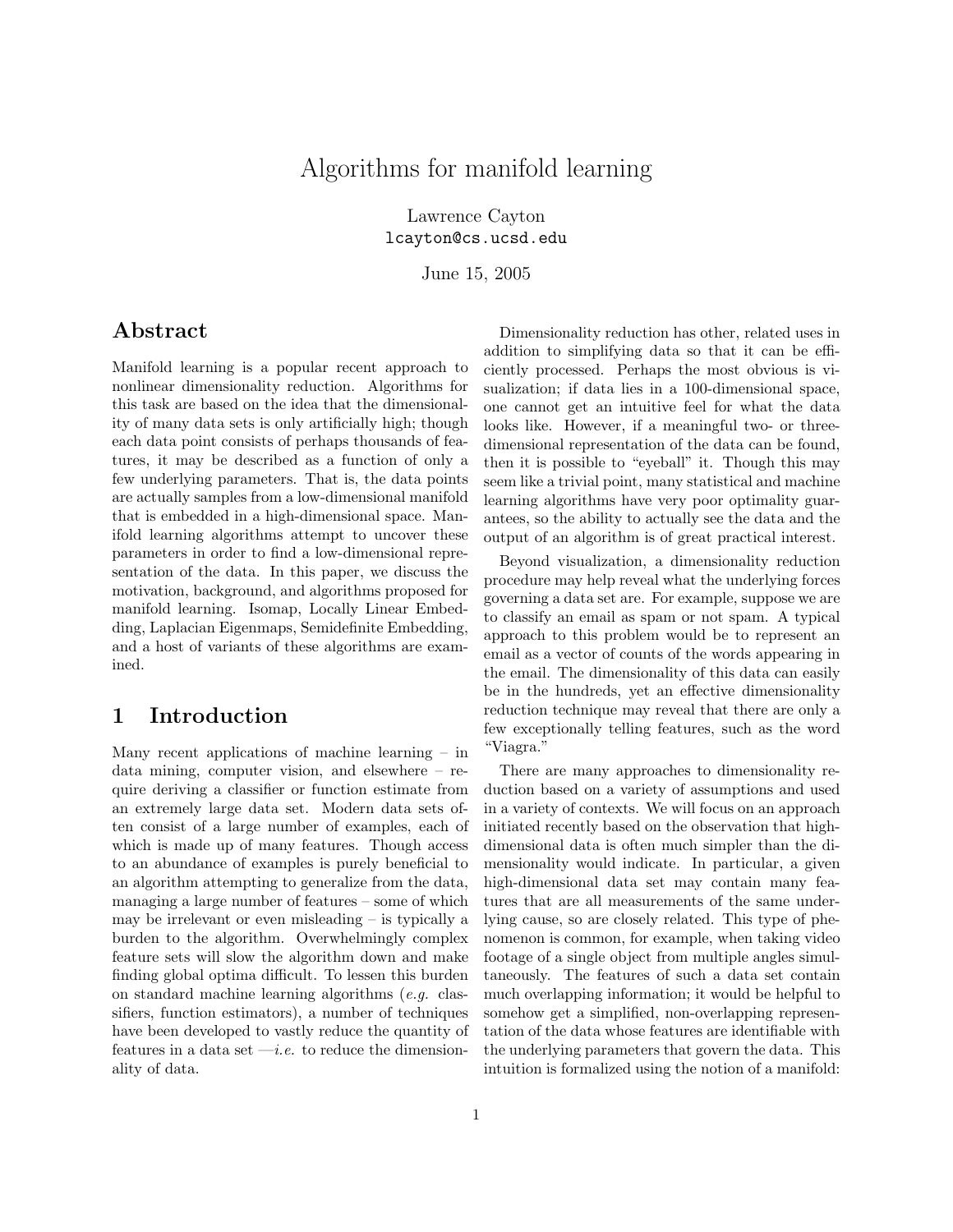the data set lies along a low-dimensional manifold embedded in a high-dimensional space, where the lowdimensional space reflects the underlying parameters and high-dimensional space is the feature space. Attempting to uncover this manifold structure in a data set is referred to as manifold learning.

## 1.1 Organization

We begin by looking at the intuitions, basic mathematics, and assumptions of manifold learning in section 2. In section 3, we detail several algorithms proposed for learning manifolds: Isomap, Locally Linear Embedding, Laplacian Eigenmaps, Semidefinite Embedding, and some variants. These algorithms will be compared and contrasted with one another in section 4. We conclude with future directions for research in section 5.

### 1.2 Notation and Conventions

Throughout, we will be interested in the problem of reducing the dimensionality of a given data set consisting of high-dimensional points in Euclidean space.

- The high-dimensional input points will be referred to as  $x_1, x_2, \ldots x_n$ . At times it will be convenient to work with these points as a single matrix X, where the *i*th row of X is  $x_i$ .
- The low-dimensional representations that the dimensionality reduction algorithms find will be referred to as  $y_1, y_2, \ldots, y_n$ . Y is the matrix of these points.
- $n$  is the number of points in the input.
- D is the dimensionality of the input (*i.e.*  $x_i \in$  $\mathbb{R}^D$ ).
- $d$  is the dimensionality of the manifold that the input is assumed to lie on and, accordingly, the dimensionality of the output (*i.e.*  $y_i \in \mathbb{R}^d$ ).
- $k$  is the number of nearest neighbors used by a particular algorithm.
- $N(i)$  denotes the set of the k-nearest neighbors of  $x_i$ .
- Throughout, we assume that the (eigenvector, eigenvalue) pairs are ordered by the eigenvalues. That is, if the (eigenvector, eigenvalue) pairs are  $(v_i, \lambda_i)$ , for  $i = 1, \ldots, n$ , then  $\lambda_1 \geq \lambda_2 \geq \cdots \geq$

 $\lambda_n$ . We refer to  $v_1, \ldots v_d$  as the top d eigenvectors, and  $v_{n-d+1}, \ldots v_n$  as the *bottom d* eigenvectors.

## 2 Preliminaries

In this section, we consider the motivations for manifold learning and introduce the basic concepts at work. We have already discussed the importance of dimensionality reduction for machine learning; we now look at a classical procedure for this task and then turn to more recent efforts.

## 2.1 Linear Dimensionality Reduction

Perhaps the most popular algorithm for dimensionality reduction is Principal Components Analysis (PCA). Given a data set, PCA finds the directions (vectors) along which the data has maximum variance in addition to the relative importance of these directions. For example, suppose that we feed a set of three-dimensional points that all lie on a twodimensional plane to PCA. PCA will return two vectors that span the plane along with a third vector that is orthogonal to the plane (so that all of  $\mathbb{R}^3$  is spanned by these vectors). The two vectors that span the plane will be given a positive weight, but the third vector will have a weight of zero, since the data does not vary along that direction. PCA is most useful in the case when data lies on or close to a linear subspace of the data set. Given this type of data, PCA will find a basis for the linear subspace and allow one to disregard the irrelevant features.

The manifold learning algorithms may be viewed as non-linear analogs to PCA, so it is worth detailing PCA somewhat. Suppose that  $X \in \mathbb{R}^{n \times D}$  is a matrix whose rows are D-dimensional data points. We are looking for the d-dimensional linear subspace of  $\mathbb{R}^D$  along which the data has maximum variance. If in fact the data lies perfectly along a subspace of  $\mathbb{R}^D$ , PCA will reveal that subspace; otherwise, PCA will introduce some error. The objective function it optimizes is

# $\max_{V} \text{var}(XV),$

where V is an orthogonal  $D \times d$  matrix. If  $d = 1$ , then V is simply a unit-length vector which gives the direction of maximum variance. In general, the columns of V give the d dimensions that we project the original data onto. This cost function admits an eigenvaluebased solution, which we now detail for  $d = 1$ . The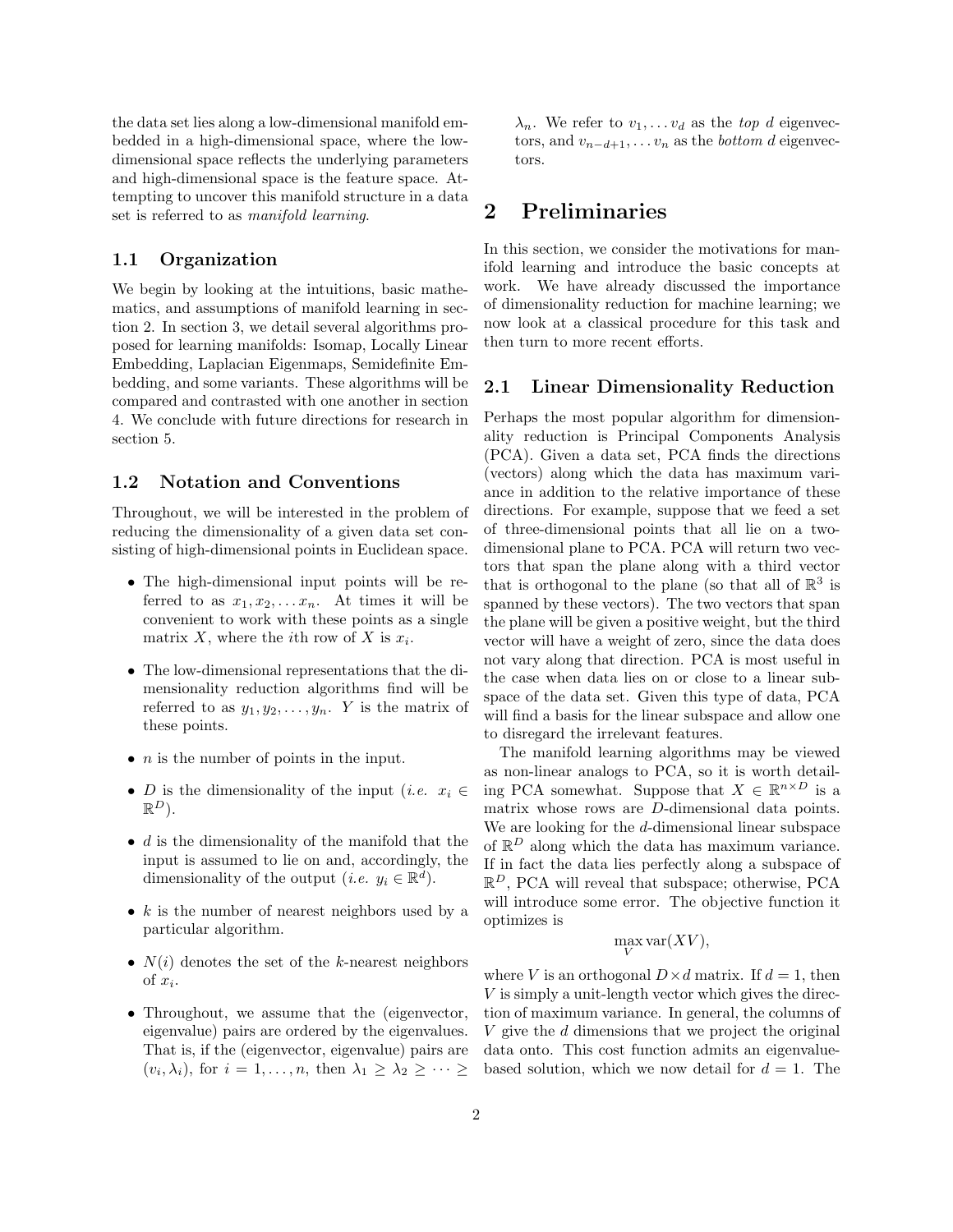direction of maximum variation is given by a unit vector  $v$  to project the data points onto, which is found as follows:

$$
\max_{\|v\|=1} \text{var}(Xv) = \max_{\|v\|=1} \mathbf{E}(Xv)^2 - (\mathbf{E}Xv)^2 \tag{1}
$$

$$
= \max_{\|v\|=1} \mathbf{E}(Xv)^2 \tag{2}
$$

$$
= \max_{\|v\|=1} \sum_{i} (x_i^\top v)^2 \tag{3}
$$

$$
= \max_{\|v\|=1} \sum_{i}^{i} (v^{\top} x_i)(x_i^{\top} v) \qquad (4)
$$

$$
= \max_{\|v\|=1} v^{\top} \bigg(\sum_{i} (x_i x_i^{\top})\bigg) v \tag{5}
$$

$$
= \max_{\|v\|=1} v^\top X^\top X v. \tag{6}
$$

Equality 2 follows from assuming the data is meancentered, without loss of generality. The last line is a form of Rayleigh's Quotient and so is maximized by setting v to the eigenvector with the largest corresponding eigenvector. In general, the d-dimensional PCA solution is XV, where V is the  $D \times d$  matrix whose columns are the top d eigenvectors (*i.e.*  $(V_i, \lambda_i)$ ) are (eigenvalue, eigenvector) pairs with  $\lambda_1 \geq \lambda_2 \geq$  $\cdots \geq \lambda_d$ ).

Despite PCA's popularity it has a number of limitations. Perhaps the most blatant drawback is the requirement that the data lie on linear subspace. Returning the previous example, what if the plane was curled as it is in figure 1? Though the data is still intuitively two-dimensional, PCA will not correctly extract this two-dimensional structure. The problem is that this data set, commonly referred as the "swiss roll," is a two-dimensional manifold, not a twodimensional subspace. Manifold learning algorithms essentially attempt to duplicate the behavior of PCA, but on manifolds instead of linear subspaces.

We now briefly review the concept of a manifold and formalize the manifold learning problem.

### 2.2 Manifolds

Consider the curve shown in figure 2. Note that the curve is in  $\mathbb{R}^3$ , yet it has zero volume, and in fact zero area. The extrinsic dimensionality – three – is somewhat misleading since the curve can be parameterized by a single variable. One way of formalizing this intuition is via the idea of a manifold: the curve is a one-dimensional manifold because it locally "looks like" a copy of  $\mathbb{R}^1$ . Let us quickly review some basic



Figure 1: A curled plane: the swiss roll.



Figure 2: A one-dimensional manifold embedded in three dimensions.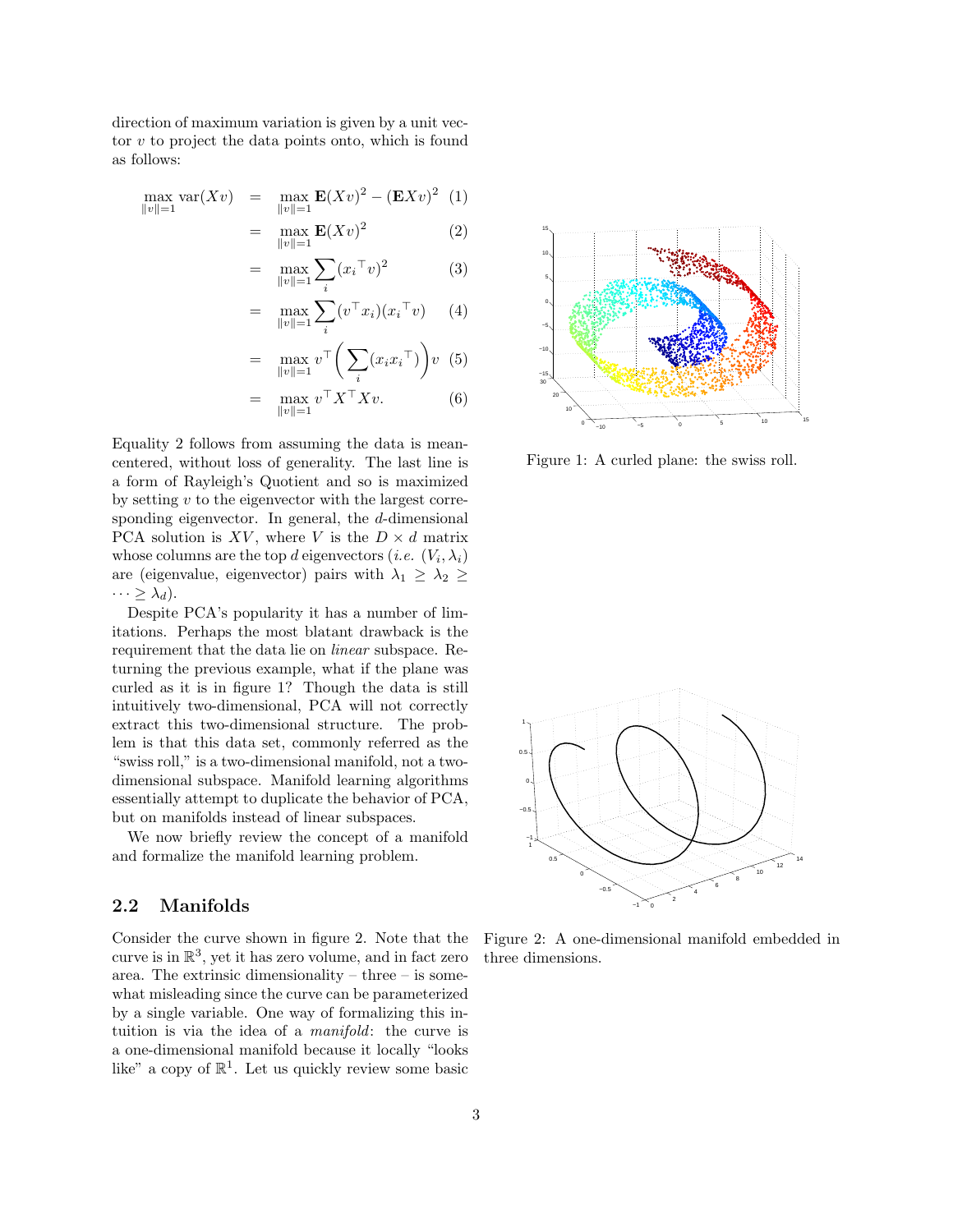terminology from geometry and topology in order to crystallize this notion of dimensionality.

Definition 1. A homeomorphism is a continuous function whose inverse is also a continuous function.

**Definition 2.** A d-dimensional manifold  $M$  is set that is locally homeomorphic with  $\mathbb{R}^d$ . That is, for each  $x \in M$ , there is an open neighborhood around  $x, N_x, and a homeomorphism f: N_x \to \mathbb{R}^d$ . These neighborhoods are referred to as coordinate patches, and the map is referred to a a coordinate chart. The image of the coordinate charts is referred to as the parameter space.

Manifolds are terrifically well-studied in mathematics and the above definition is extremely general. We will be interested only in the case where  $M$  is a subset of  $\mathbb{R}^D$ , where D is typically much larger than d. In other words, the manifold will lie in a highdimensional space  $(\mathbb{R}^D)$ , but will be homeomorphic with a low-dimensional space  $(\mathbb{R}^d, \text{ with } d < D)$ .

Additionally, all of algorithms we will look at require some smoothness requirements that further constrain the class of manifolds considered.

Definition 3. A smooth (or differentiable) manifold is a manifold such that each coordinate chart is differentiable with a differentiable inverse (i.e., each coordinate chart is a diffeomorphism).

We will be using the term *embedding* in a number of places, though our usage will be somewhat loose and inconsistent. An embedding of a manifold M into  $\mathbb{R}^D$  is a smooth homeomorphism from M to a subset of  $\mathbb{R}^D$ . The algorithms discussed on this paper find embeddings of discrete point-sets, by which we simply mean a mapping of the point set into another space (typically lower-dimensional Euclidean space). An embedding of a dissimilarity matrix into  $\mathbb{R}^d$ , as discussed in section 3.1.2, is a configuration of points whose interpoint distances match those given in the matrix.

With this background in mind, we proceed to the main topic of this paper.

### 2.3 Manifold Learning

We have discussed the importance of dimensionality reduction and provided some intuition concerning the inadequacy of PCA for data sets lying along some non-flat surface; we now turn to the manifold learning approach to dimensionality reduction.

We are given data  $x_1, x_2, \ldots, x_n \in \mathbb{R}^D$  and we wish to reduce the dimensionality of this data. PCA is appropriate if the data lies on a low-dimensional subspace of  $\mathbb{R}^D$ . Instead, we assume only that the data lies on a *d*-dimensional manifold embedded into  $\mathbb{R}^D$ , where  $d < D$ . Moreover, we assume that the manifold is given by a *single* coordinate chart.<sup>1</sup> We can now describe the problem formally.

**Problem:** Given points  $x_1, \ldots, x_n \in \mathbb{R}^D$ that lie on a d-dimensional manifold M that can be described by a single coordinate chart  $f: M \to \mathbb{R}^d$ , find  $y_1, \ldots, y_n \in$  $\mathbb{R}^d$ , where  $y_i \stackrel{\text{def}}{=} f(x_i)$ .

Solving this problem is referred to as manifold learning, since we are trying to "learn" a manifold from a set of points. A simple and oft-used example in the manifold learning literature is the swiss roll, a two-dimensional manifold embedded in  $\mathbb{R}^3$ . Figure 3 shows the swiss roll and a "learned" two-dimensional embedding of the manifold found using Isomap, an algorithm discussed later. Notice that points nearby in the original data set neighbor one another in the two-dimensional data set; this effect occurs because the chart  $f$  between these two graphs is a homeomorphism (as are all charts).

Though the extent to which "real-world" data sets exhibit low-dimensional manifold structure is still being explored, a number of positive examples have been found. Perhaps the most notable occurrence is in video and image data sets. For example, suppose we have a collection of frames taken from a video of a person rotating his or her head. The dimensionality of the data set is equal to the number of pixels in a frame, which is generally very large. However, the images are actually governed by only a couple of degrees of freedom (such as the angle of rotation). Manifold learning techniques have been successfully applied to a number of similar video and image data sets [Ple03].

## 3 Algorithms

In this section, we survey a number of algorithms proposed for manifold learning. Our treatment goes roughly in chronological order: Isomap and LLE were the first algorithms developed, followed by Laplacian

<sup>&</sup>lt;sup>1</sup>All smooth, compact manifolds can be described by a single coordinate chart, so this assumption is not overly restrictive.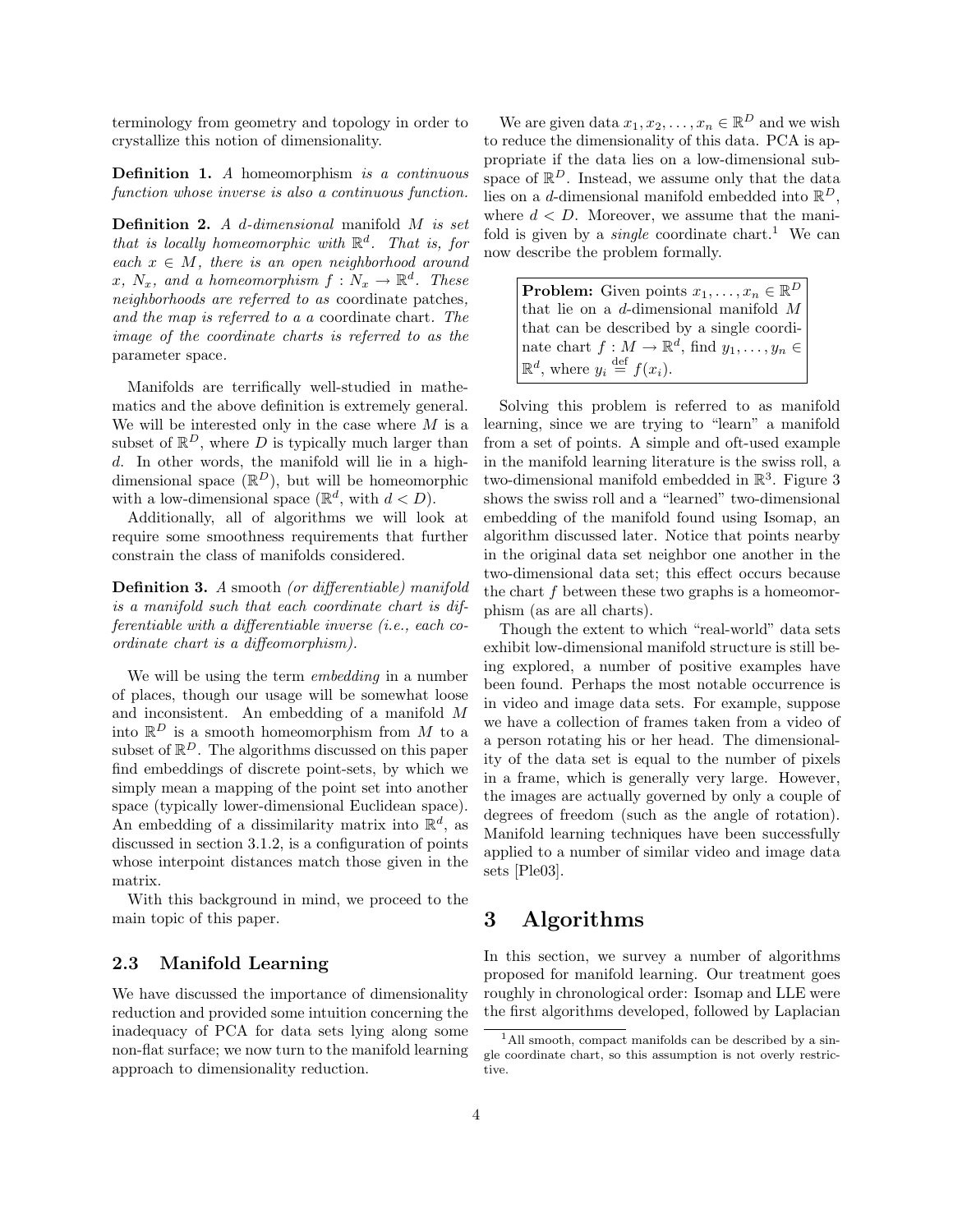

Figure 3: The swiss roll (top) and the learned twodimensional representation (bottom).

Eigenmaps. Semidefinite Embedding and the variants of LLE were developed most recently.

Before beginning, we note that every algorithm that we will discuss requires a neighborhood-size parameter k. Every algorithm assumes that within each neighborhood the manifold is approximately flat. Typically, one simply runs an algorithm over a variety of choices of neighborhood size and compares the outputs to pick the appropriate k. Other neighborhood schemes, such as picking a neighborhood radius  $\epsilon$ , are sometimes used in place of the k-nearest neighbor scheme.

### 3.1 Isomap

Isomap [TdL00] – short for isometric feature mapping – was one of the first algorithms introduced for manifold learning. The algorithm is perhaps the best known and most applied among the multitude of procedures now available for the problem at hand. It may be viewed as an extension to Multidimensional Scaling (MDS), a classical method for embedding dissimilarity information into Euclidean space. Isomap consists of two main steps:

1. Estimate the geodesic distances (distances along

a manifold) between points in the input using shortest-path distances on the data set's knearest neighbor graph.

2. Use MDS to find points in low-dimensional Euclidean space whose interpoint distances match the distances found in step 1.

We consider each of these points in turn.

#### 3.1.1 Estimating geodesic distances

Again, we are assuming that the data is drawn from a *d*-dimensional manifold embedded in  $\mathbb{R}^D$  and we hope to find a chart back into  $\mathbb{R}^d$ . Isomap assumes further that there is an *isometric* chart  $-i.e.$  a chart that preserves the distances between points. That is, if  $x_i, x_j$  are points on the manifold and  $G(x_i, x_j)$  is the geodesic distance between them, then there is a chart  $f: M \to \mathbb{R}^d$  such that

$$
||f(x_i) - f(x_j)|| = G(x_i, x_j).
$$

Furthermore, it is assumed that the manifold is smooth enough that the geodesic distance between nearby points is approximately linear. Thus, the Euclidean distance between nearby points in the highdimensional data space is assumed to be a good approximation to the geodesic distances between these points.

For points that are distant in the high-dimensional space, the Euclidean distance between them is not a good estimate of the geodesic distance. The problem is that though the manifold is locally linear (at least approximately), this approximation breaks down as the distance between points increases. Estimating distances between distant points, thus, requires a different technique. To perform this estimation, the Isomap algorithm first constructs a k-nearest neighbor graph that is weighted by the Euclidean distances. Then, the algorithm runs a shortest-path algorithm (Dijkstra's or Floyd's) and uses its output as the estimates for the remainder of the geodesic distances.

#### 3.1.2 Multidimensional Scaling

Once these geodesic distances are calculated, the Isomap algorithm finds points whose Euclidean distances equal these geodesic distances. Since the manifold is isometrically embedded, such points exist, and in fact, they are unique up to translation and rotation. Multidimensional Scaling [CC01] is a classical technique that may be used to find such points.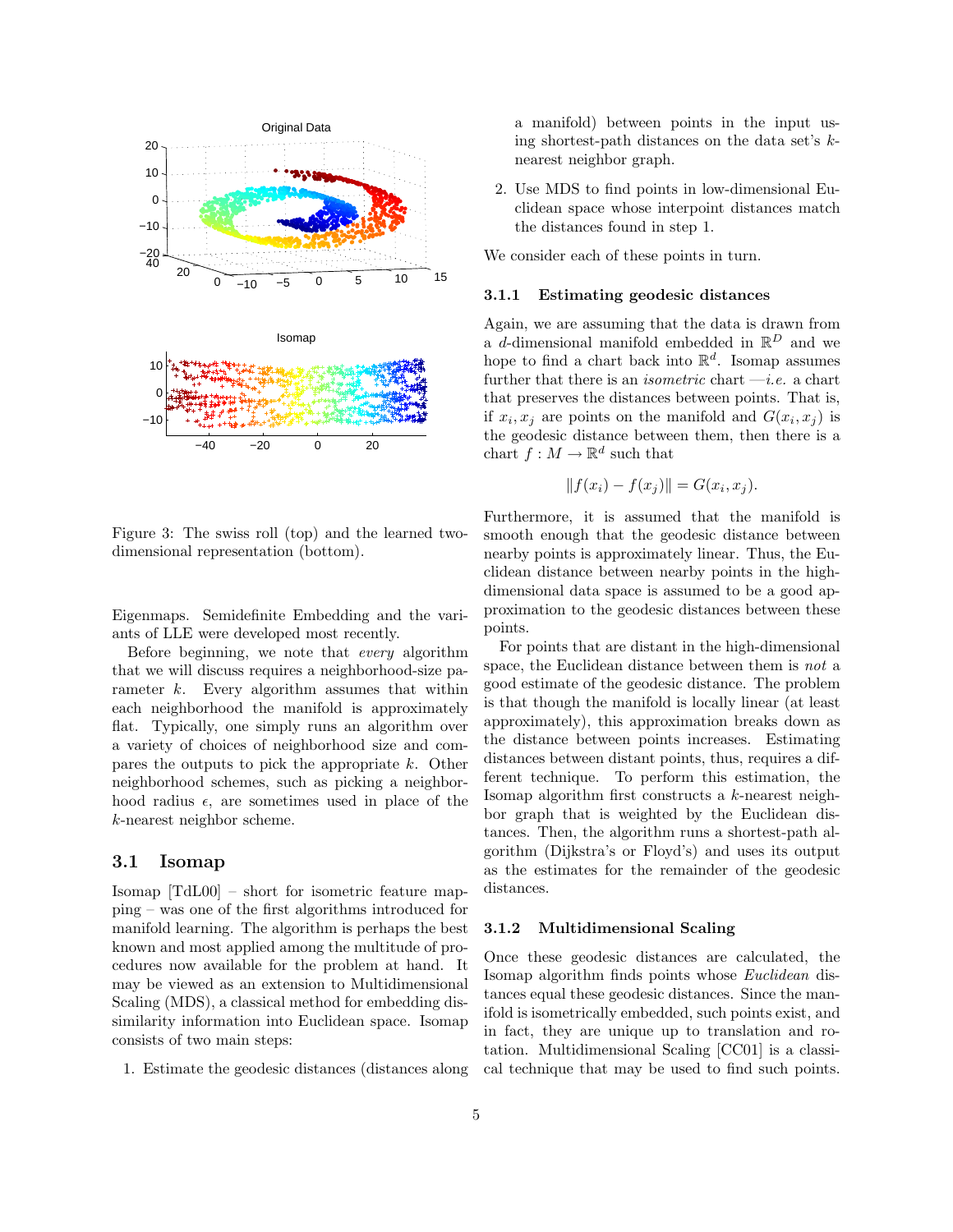The basic problem it solves is this: given a matrix  $D \in \mathbb{R}^{n \times n}$  of dissimilarities, construct a set of points whose interpoint Euclidean distances match those in D closely. There are numerous cost functions for this task and a variety of algorithms for minimizing these cost functions. We focus on classical MDS (cMDS), since that is what is used by Isomap.

The cMDS algorithm, shown in figure 4, is based on the following theorem which establishes a connection between the space of Euclidean distance matrices and the space of Gram matrices (inner-product matrices).

**Theorem 1.** A nonnegative symmetric matrix  $D \in$  $\mathbb{R}^{n \times n}$ , with zeros on the diagonal, is a Euclidean distance matrix if and only if  $B \stackrel{\text{def}}{=} -\frac{1}{2} H D H$ , where  $H \stackrel{\text{def}}{=} I - \frac{1}{n} \mathbf{1} \mathbf{1}^\top$ , is positive semidefinite. Furthermore, this  $B$  will be the Gram matrix for a meancentered configuration with interpoint distances given by D.

A proof of this theorem is given in the appendix. This theorem gives a simple technique to convert a Euclidean distance matrix  $D$  into an appropriate Gram matrix  $B$ . Let  $X$  be the configuration that we are after. Since B is its Gram matrix,  $B = XX^{\top}$ . To get  $X$  from  $B$ , we spectrally decompose  $B$  into  $U\Lambda U^{\top}$ . Then,  $X = U\Lambda^{1/2}$ .

What if  $D$  is not Euclidean? In the application of Isomap, for example, D will generally not be perfectly Euclidean since we are only able to approximate the geodesic distances. In this case, B, as described in the above theorem, will not be positive semidefinite and thus will not be a Gram matrix. To handle this case, cMDS projects B onto the cone of positive semidefinite matrices by setting its negative eigenvalues to 0 (step 3).

Finally, users of cMDS often want a lowdimensional embedding. In general,  $X := U \Lambda_+^{1/2}$ (step 4) will be an *n*-dimensional configuration. This dimensionality is reduced to d in step 5 of the algorithm by simply removing the  $n - d$  trailing columns of X. Doing so is equivalent to projecting  $X$  onto its top d principal components, as we now demonstrate. Let  $X \stackrel{\text{def}}{=} U \Lambda_+^{1/2}$  be the *n*-dimensional configuration found in step 4. Then,  $U\Lambda_+U^{\dagger}$  is the spectral decomposition of  $XX^{\top}$ . Suppose that we use PCA to project X onto d dimensions. Then, PCA returns XV, where  $V \in \mathbb{R}^{n \times d}$  and the columns of V are given by the eigenvectors of  $X^{\top}X: v_1, \ldots, v_d$ . Let us compute these eigenvectors.

$$
X^{\top} X v_i = \xi_i v_i
$$

classical Multidimensional Scaling

input:  $D \in \mathbb{R}^{n \times n}$   $(D_{ii} = 0, D_{ij} \ge 0), d \in \{1, ..., n\}$ 

- 1. Set  $B := -\frac{1}{2} HDH$ , where  $H = I \frac{1}{n} \mathbf{1} \mathbf{1}^\top$  is the centering matrix.
- 2. Compute the spectral decomposition of  $B: B =$  $U \Lambda U^\top$ .
- 3. Form  $\Lambda_+$  by setting  $[\Lambda_+]_{ij} := \max{\Lambda_{ij}, 0}.$
- 4. Set  $X := U \Lambda_+^{1/2}$ .
- 5. Return  $[X]_{n \times d}$ .



$$
(U^{\top} \Lambda_+^{1/2})^{\top} (U \Lambda_+^{1/2}) v_i = \xi_i v_i
$$
  

$$
(\Lambda_+^{1/2} U^{\top} U \Lambda_+^{1/2}) v_i = \xi_i v_i
$$
  

$$
\Lambda_+ v_i = \xi_i v_i.
$$

Thus,  $v_i = e_i$ , where  $e_i$  is the *i*th standard basis vector for  $\mathbb{R}^n$ , and  $\xi_i = 1$ . Then,  $XV = X[e_1 \cdots e_d] =$  $[X]_{n\times d}$ , so the truncation performed in step 5 is indeed equivalent to projecting  $X$  onto its first  $d$  principal components.

This equivalence is useful because if a set of dissimilarities can be realized in  $d$ -dimensions, then all but the first  $d$  columns of  $X$  will be zeros; moreover,  $\Lambda_{+}$  reveals the relative importance of each dimension, since these eigenvalues are the same as those found by PCA. In other words, classical MDS automatically finds the dimensionality of the configuration associated with a set of dissimilarities, where dimensionality refers to the dimensionality of the subspace along which  $X$  lies. Within the context of Isomap, classical MDS automatically finds the dimensionality of the parameter space of the manifold, which is the dimensionality of the manifold.

Classical MDS finds the optimal d-dimensional configuration of points for the cost function  $\|HDH HD^*H\|_F^2$ , where  $D^*$  runs over all Euclidean distance matrices for d-dimensional configurations. Unfortunately, this cost function makes cMDS tremendously sensitive to noise and outliers; moreover, the problem is NP-hard for a wide variety of more robust cost functions [CD05].

#### 3.1.3 Putting it together

The Isomap algorithm consists of estimating geodesic distances using shortest-path distances and then finding an embedding of these distances in Euclidean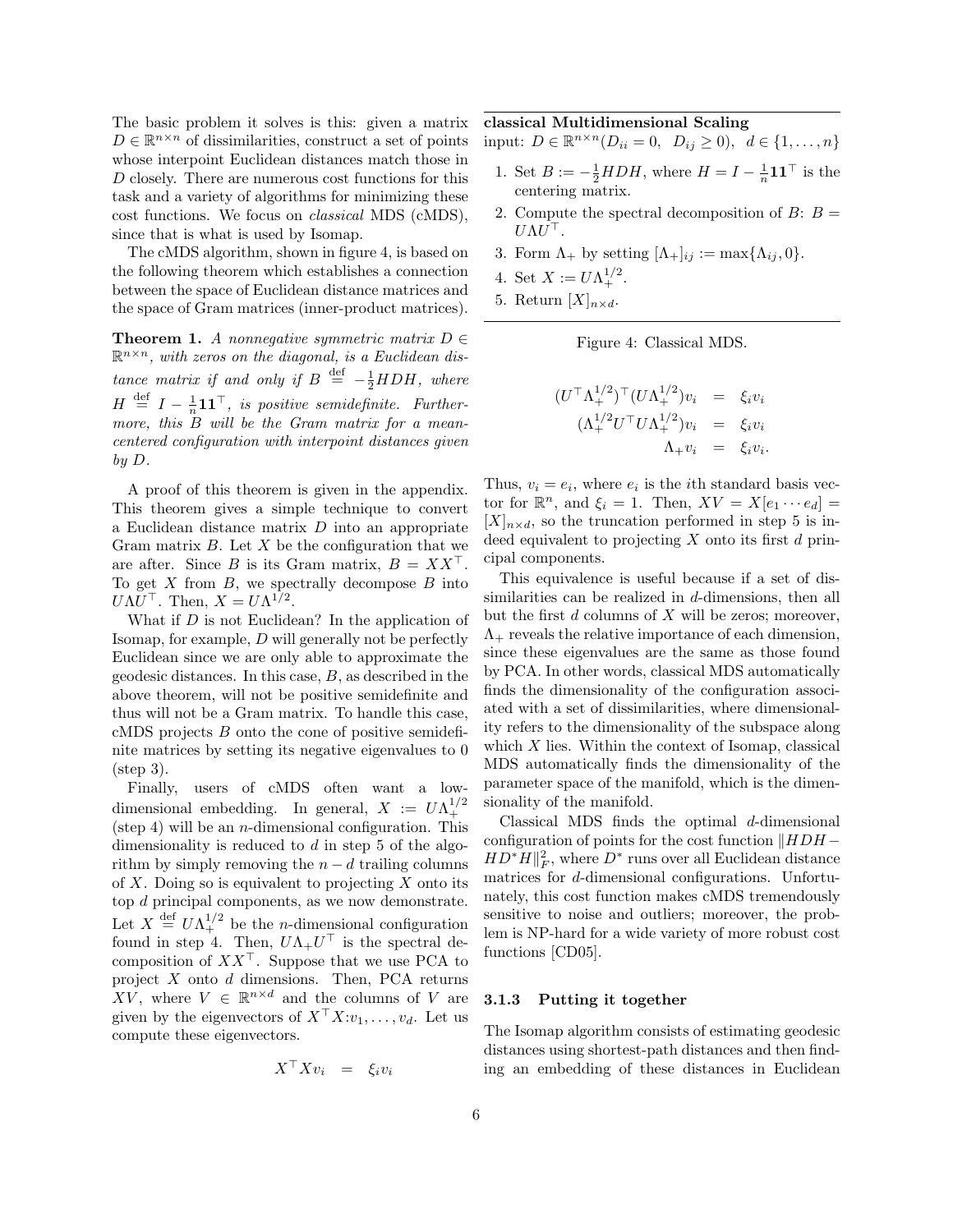space using cMDS. Figure 5 summarizes the algorithm.

One particularly helpful feature of Isomap – not found in some of the other algorithms – is that it automatically provides an estimate of the dimensionality of the underlying manifold. In particular, the number of non-zero eigenvalues found by cMDS gives the underlying dimensionality. Generally, however, there will be some noise and uncertainty in the estimation process, so one looks for a tell-tale gap in the spectrum to determine the dimensionality.

Unlike many of the algorithms to be discussed, Isomap has an optimality guarantee [BdSLT00]; roughly, Isomap is guaranteed to recover the parameterization of a manifold under the following assumptions.

- 1. The manifold is isometrically embedded into  $\mathbb{R}^D$ .
- 2. The underlying parameter space is convex  $-i.e.$ the distance between any two points in the parameter space is given by a geodesic that lies entirely within the parameter space. Intuitively, the parameter space of the manifold from which we are sampling cannot contain any holes.
- 3. The manifold is well sampled everywhere.
- 4. The manifold is compact.

The proof of this optimality begins by showing that, with enough samples, the graph distances approach the underlying geodesic distances. In the limit, these distances will be perfectly Euclidean and cMDS will return the correct low-dimensional points. Moreover, cMDS is continuous: small changes in the input will result in small changes in the output. Because of this robustness to perturbations, the solution of cMDS will converge to the correct parameterization in the limit.

Isomap has been extended in two major directions: to handle conformal mappings and to handle very large data sets [dST03]. The former extension is referred to as C-Isomap and addresses the issue that many embeddings preserve angles, but not distances. C-Isomap has a theoretical optimality guarantee similar to that of Isomap, but requires that the manifold be uniformly sampled.

The second extension, Landmark Isomap, is based on using landmark points to speed up the calculation of interpoint distances and cMDS. Both of these steps require  $O(n^3)$  timesteps<sup>2</sup>, which is prohibitive

#### Isomap

input:  $x_1, \ldots, x_n \in \mathbb{R}^D$ , k

- 1. Form the  $k$ -nearest neighbor graph with edge weights  $W_{ij} := ||x_i - x_j||$  for neighboring points  $\dot{x_i}$  $, x_j.$
- 2. Compute the shortest path distances between all pairs of points using Dijkstra's or Floyd's algorithm. Store the squares of these distances in D.
- 3. Return  $Y := cMDS(D)$ .

#### Figure 5: Isomap.

for large data sets. The basic idea is to select a small set of l landmark points, where  $l > d$ , but  $l \ll n$ . Next, the approximate geodesic distances from each point to the landmark points are computed (in contrast to computing all  $n \times n$  interpoint distances, only  $n \times l$  are computed). Then, cMDS is run on the  $l \times l$ distance matrix for the landmark points. Finally, the remainder of the points are located using a simple formula based on their distances to the landmarks. This technique brings the time complexity of the two computational bottlenecks of Isomap down considerably: the time complexity of L-Isomap is  $O(d \ln \log n + l^3)$ instead of  $O(n^3)$ .

### 3.2 Locally Linear Embedding

Locally Linear Embedding (LLE) [SR03] was introduced at about the same time as Isomap, but is based on a substantially different intuition. The idea comes from visualizing a manifold as a collection of overlapping coordinate patches. If the neighborhood sizes are small and the manifold is sufficiently smooth, then these patches will be approximately linear. Moreover, the chart from the manifold to  $\mathbb{R}^d$  will be roughly linear on these small patches. The idea, then, is to identify these linear patches, characterize the geometry of them, and find a mapping to  $\mathbb{R}^d$  that preserves this local geometry and is nearly linear. It is assumed that these local patches will overlap with one another so that the local reconstructions will combine into a global one.

As in all of these methods, the number of neighbors chosen is a parameter of the algorithm. Let  $N(i)$  be the set of the k-nearest neighbors of point  $x_i$ . The first step of the algorithm models the manifold as a collection of linear patches and attempts to charac-

<sup>&</sup>lt;sup>2</sup>The distance calculation can be brought down to  $O(kn^2 \log n)$  using Fibonacci heaps.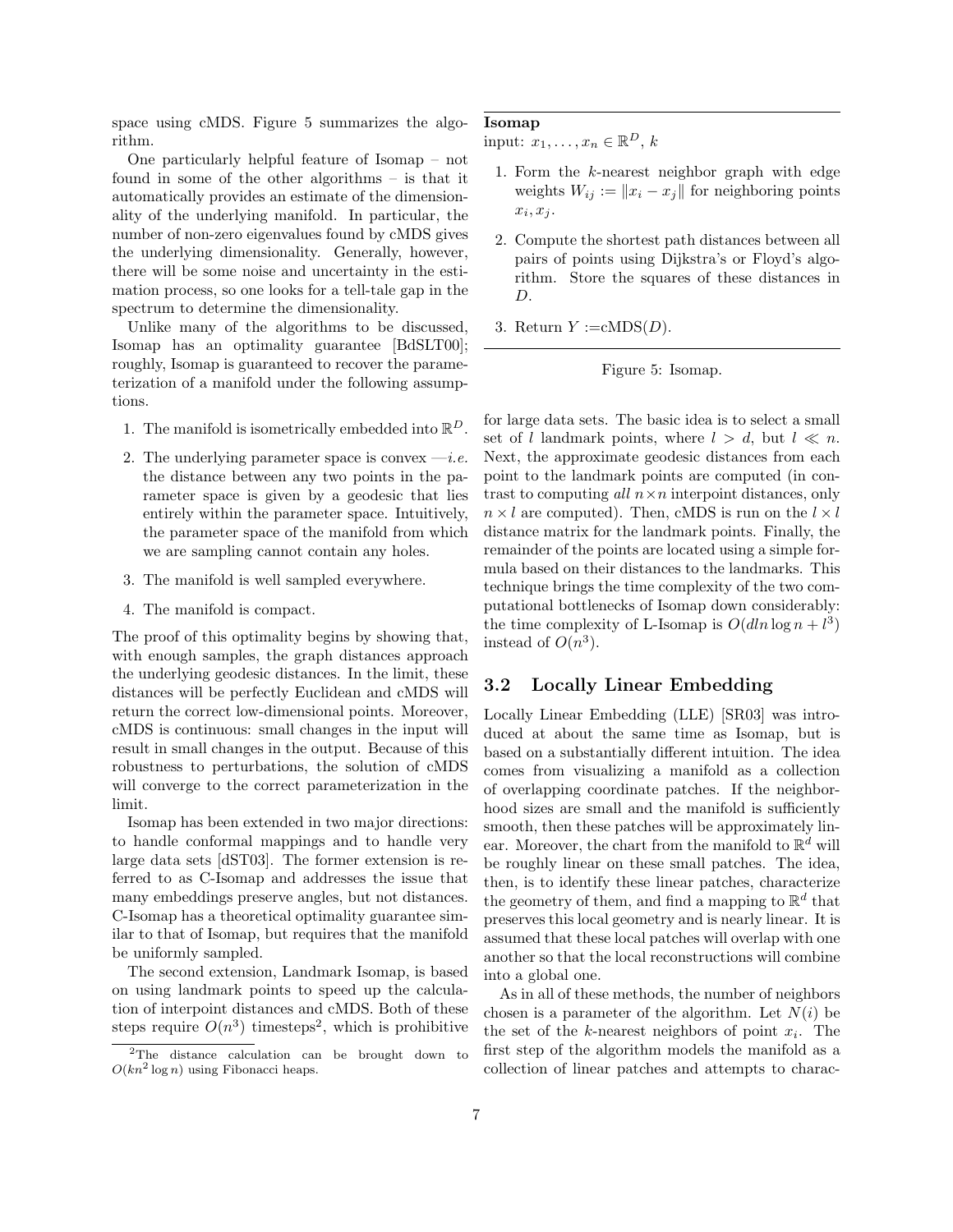terize the geometry of these linear patches. To do so, it attempts to represent  $x_i$  as a weighted, convex combination of its nearest-neighbors. The weights are chosen to minimize the following squared error for each i:

$$
\left\| x_i - \sum_{j \in N(i)} W_{ij} x_j \right\|^2.
$$

The weight matrix  $W$  is used as a surrogate for the local geometry of the patches. Intuitively,  $W_i$ reveals the layout of the points around  $x_i$ . There are a couple of constraints on the weights: each row must sum to one (equivalently, each point is represented as a convex combination of its neighbors) and  $W_{ij} = 0$  if  $j \notin N(i)$ . The second constraint reflects that LLE is a local method; the first makes the weights invariant to global translations: if each  $x_i$  is shifted by  $\alpha$  then

$$
\left\|x_i + \alpha - \sum_{j \in N(i)} W_{ij}(x_j + \alpha)\right\|^2 = \left\|x_i - \sum_{j \in N(i)} W_{ij}x_j\right\|^2,
$$

so  $W$  is unaffected. Moreover,  $W$  is invariant to global rotations and scalings.

Fortunately, there is a closed form solution for  $W$ , which may be derived using Lagrange multipliers. In particular, the reconstruction weights for each point  $x_i$  are given by

$$
\tilde{W}_i = \frac{\sum_k C_{jk}^{-1}}{\sum_{lm} C_{lm}^{-1}},
$$

where  $C$  is the local covariance matrix with entries  $C_{jk} \stackrel{\text{def}}{=} (x_i - \eta_j)^\top (x_i - \eta_k)$  and  $\eta_j, \eta_k$  are neighbors of  $x_i$ .  $\tilde{W} \in \mathbb{R}^{n \times k}$  is then transformed into the sparse  $n \times n$  matrix  $W$ ;  $W_{ij} = \tilde{W}_{il}$  if  $x_j$  is the *l*th neighbor of  $x_i$ , and is 0 if  $j \notin N(i)$ .

 $W_i$  is a characterization of the local geometry around  $x_i$  of the manifold. Since it is invariant to rotations, scalings, and translations,  $W_i$  will also characterize the local geometry around  $x_i$  for any linear mapping of the neighborhood patch surround  $x_i$ . We expect that the chart from this neighborhood patch to the parameter space should be approximately linear since the manifold is smooth. Thus,  $W_i$  should capture the local geometry of the parameter space as well. The second step of the algorithm finds a configuration in d-dimensions (the dimensionality of the parameter space) whose local geometry is characterized well by  $W$ . Unlike with Isomap,  $d$  must be known a priori or estimated. The d-dimensional

## Locally Linear Embedding

input:  $x_1, \ldots, x_n \in \mathbb{R}^D$ , d, k

1. Compute reconstruction weights. For each point  $x_i$ , set  $\overline{ }$ 

$$
W_i:=\frac{\sum_kC^{-1}_{jk}}{\sum_{lm}C^{-1}_{lm}}.
$$

- 2. Compute the low-dimensional embedding.
	- $\bullet$  Let  $U$  be the matrix whose columns are the eigenvectors of  $(I - W)^\top (I - W)$  with nonzero accompanying eigenvalues.
	- Return  $Y := [U]_{n \times d}$ .

Figure 6: Locally Linear Embedding.

configuration is found by minimizing

$$
\sum_{i} \left\| y_i - \sum_{j} W_{ij} y_j \right\|^2 \tag{7}
$$

with respect to  $y_1, \ldots, y_n \in \mathbb{R}^d$ . Note that this expression has the same form as the error minimized in the first step of the algorithm, but that we are now minimizing with respect to  $y_1, \ldots, y_n$ , rather than W. The cost function (7) may be rewritten as

$$
Y^{\top}MY,
$$

where

$$
M_{ij} \stackrel{\text{def}}{=} \delta_{ij} - W_{ij} - W_{ji} + \sum_{k} W_{ki} W_{kj},
$$

and  $\delta_{ij} \stackrel{\text{def}}{=} 1$  if  $i = j$  and 0 otherwise. M may be written more concisely as  $(I - W)^{\top} (I - W)$ . There are a couple of constraints on Y. First,  $Y^{\top}Y = I$ , which forces the solution to be of rank  $d$ . Second,  $i_i Y_i = 0$ ; this constraint centers the embedding on the origin. This cost function is a form of Rayleigh's quotient, so is minimized by setting the columns of  $Y$  to the bottom  $d$  eigenvectors of  $M$ . However, the bottom (eigenvector, eigenvalue) pair is  $(1, 0)$ , so the final coordinate of each point is identical. To avoid this degenerate dimension, the d-dimensional embedding is given by the bottom *non-constant d* eigenvectors.

Conformal Eigenmaps [SS05] is a recent technique that may be used in conjunction with LLE to provide an automatic estimate of  $d$ , the dimensionality of the manifold. LLE is summarized in figure 6.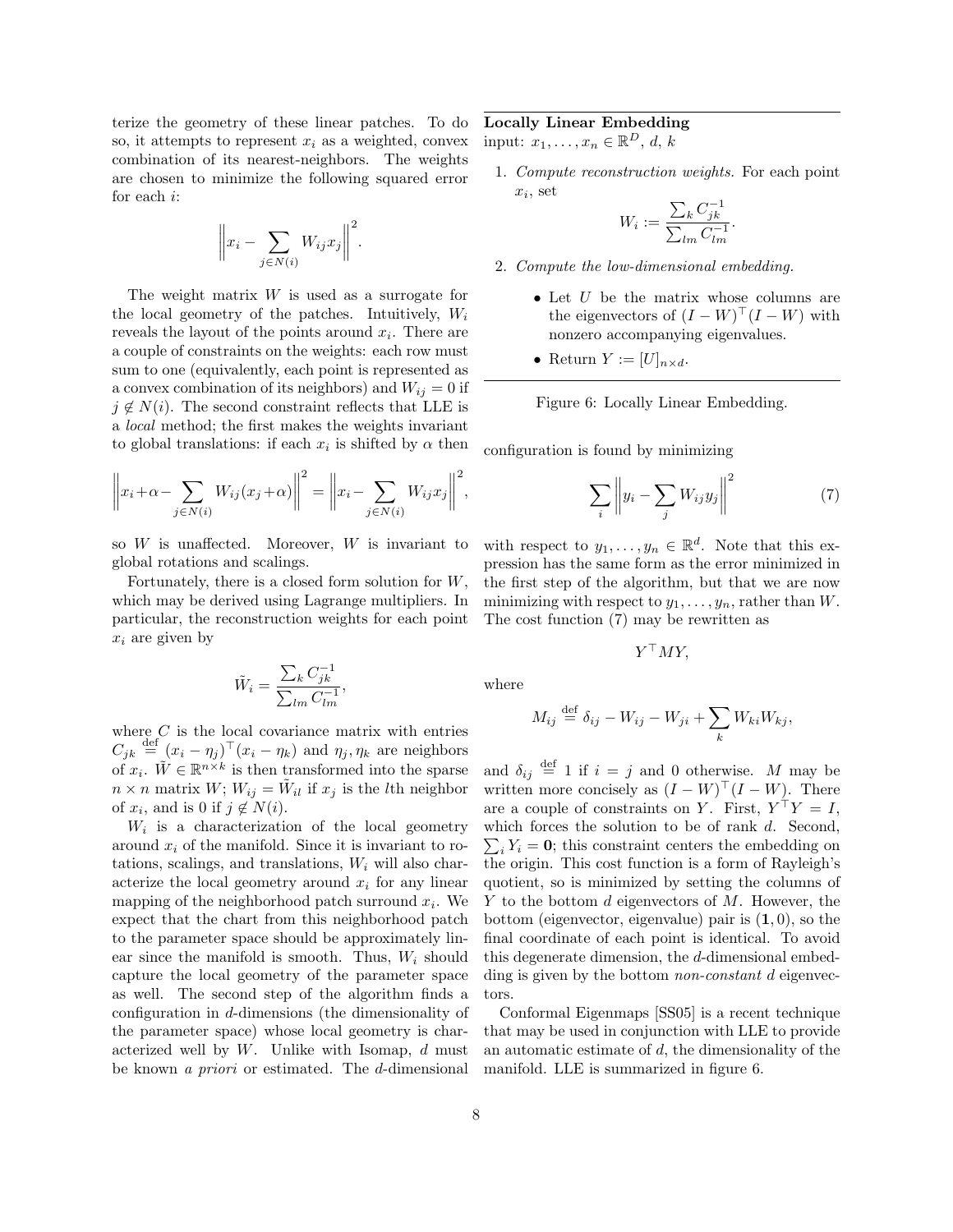### 3.3 Laplacian Eigenmaps

The Laplacian Eigenmaps [BN01] algorithm is based on ideas from spectral graph theory. Given a graph and a matrix of edge weights, W, the graph Laplacian is defined as  $L \stackrel{\text{def}}{=} D - W$ , where D is the diagonal is defined as  $L = D - W$ , where D is the diagonal-<br>matrix with elements  $D_{ii} = \sum_j W_{ij}$ .<sup>3</sup> The eigenvalues and eigenvectors of the Laplacian reveal a wealth of information about the graph such as whether it is complete or connected. Here, the Laplacian will be exploited to capture local information about the manifold.

We define a "local similarity" matrix  $W$  which reflects the degree to which points are near to one another. There are two choices for W:

- 1.  $W_{ij} = 1$  if  $x_j$  is one of the k-nearest neighbors of  $x_i$  and equals 0 otherwise.
- 2.  $W_{ij} = e^{-\|x_i x_j\|^2/2\sigma^2}$  for neighboring nodes; 0 otherwise. This is the Gaussian heat kernel, which has an interesting theoretical justification given in [BN03]. On the other hand, using the Heat kernel requires manually setting  $\sigma$ , so is considerably less convenient than the simpleminded weight scheme.

We use this similarity matrix  $W$  to find points  $y_1, \ldots, y_n \in \mathbb{R}^d$  that are the low-dimensional analogs of  $x_1, \ldots, x_n$ . Like with LLE, d is a parameter of the algorithm, but it can be automatically estimated by using Conformal Eigenmaps as a post-processor. For simplicity, we first derive the algorithm for  $d = 1$  $-i.e.$  each  $y_i$  is a scalar.

Intuitively, if  $x_i$  and  $x_k$  have a high degree of similarity, as measured by  $W$ , then they lie very near to one another on the manifold. Thus,  $y_i$  and  $y_j$  should be near to one another. This intuition leads to the following cost function which we wish to minimize:

$$
\sum_{ij} W_{ij} (y_i - y_j)^2. \tag{8}
$$

This function is minimized by the setting  $y_1 = \cdots =$  $y_n = 0$ ; we avoid this trivial solution by enforcing the constraint

$$
y^{\top}Dy = 1. \tag{9}
$$

This constraint effectively fixes a scale at which the  $y_i$ 's are placed. Without this constraint, setting  $y_i' = \alpha y_i$ , with any constant  $\alpha < 1$ , would give a configuration with lower cost than the configuration

#### Laplacian Eigenmaps

input:  $x_1 \ldots x_n \in \mathbb{R}^D$ , d, k,  $\sigma$ .

1. Set 
$$
W_{ij} = \begin{cases} e^{-\|x_i - x_j\|^2/2\sigma^2} & \text{if } x_j \in N(i) \\ 0 & \text{otherwise.} \end{cases}
$$

- 2. Let U be the matrix whose columns are the eigenvectors of  $Ly = \lambda Dy$  with nonzero accompanying eigenvalues.
- 3. Return  $Y := [U]_{n \times d}$ .



 $y_1, \ldots, y_n$ . Note that we could achieve the same result with the constraint  $y^{\top}y = 1$ , however, using (9) leads to a simple eigenvalue solution.

Using Lagrange multipliers, it can be shown that the bottom eigenvector of the generalized eigenvalue problem  $Ly = \lambda Dy$  minimizes 8. However, the bottom (eigenvalue, eigenvector) pair is  $(0, 1)$ , which is yet another trivial solution (it maps each point to 1). Avoiding this solution, the embedding is given by the eigenvector with smallest non-zero eigenvalue.

We now turn to the more general case, where we are looking for d-dimensional representatives  $y_1, \ldots, y_n$ of the data points. We will find a  $n \times d$  matrix Y, whose rows are the embedded points. As before, we wish to minimize the distance between similar points; our cost function is thus

$$
\sum_{ij} W_{ij} ||y_i - y_j||^2 = \text{tr}(Y^\top LY). \tag{10}
$$

In the one-dimensional case, we added a constraint to avoid the trivial solution of all zeros. Analogously, we must constrain  $Y$  so that we do not end up with a solution with dimensionality less than d. The constraint  $Y^{\top}DY = I$  forces Y to be of full dimensionality; we could use  $Y^{\top}Y = I$  instead, but  $Y^{\top}DY = I$ is preferable because it leads to a closed-form eigenvalue solution. Again, we may solve this problem via the generalized eigenvalue problem  $Ly = \lambda Dy$ . This time, however, we need the bottom  $d$  non-zero eigenvalues and eigenvectors. Y is then given by the matrix whose columns are these d eigenvectors.

The algorithm is summarized in figure 7.

#### 3.3.1 Connection to LLE

Though LLE is based on a different intuition than Laplacian Eigenmaps, Belkin and Niyogi [BN03] were able to show that that the algorithms were equivalent

 ${}^{3}L$  is referred to as the unnormalized Laplacian in many places. The normalized version is  $D^{-1/2}LD^{-1/2}$ .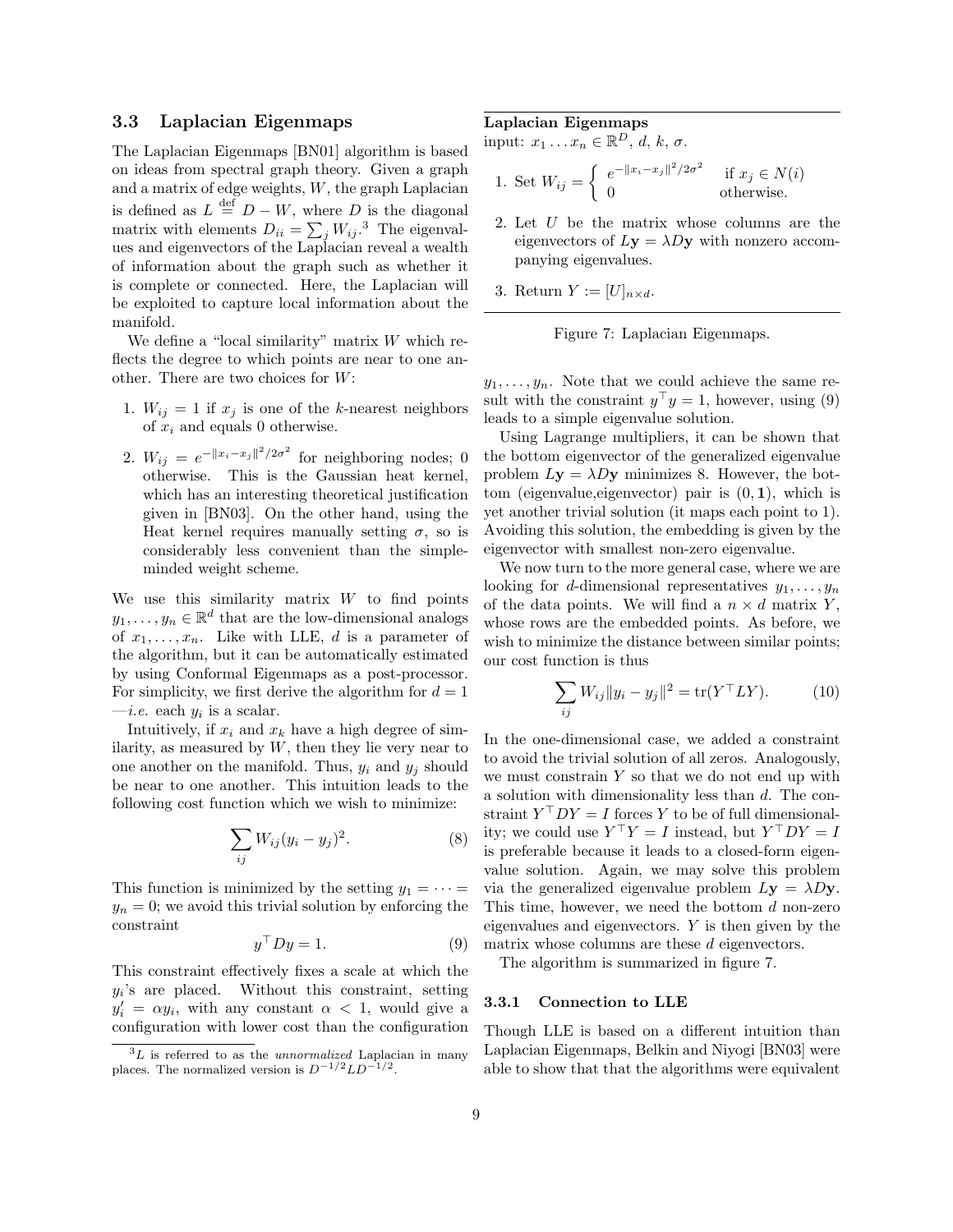in some situations. The equivalence rests on another motivation for Laplacian Eigenmaps, not discussed here, that frames the algorithm as a discretized version of finding the eigenfunctions<sup>4</sup> of the Laplace-Beltrami operator,  $\mathcal{L}$ , on a manifold. The authors demonstrate that LLE, under certain assumptions, is finding the eigenfunctions of  $\frac{1}{2}\mathcal{L}^2$ , which are the same as the eigenfunctions of  $\mathcal{L}$ . In the proof, they assume that the neighborhood patches selected by LLE are perfectly locally linear (i.e., the neighbors of a point x actually lie on the tangent plane at  $x$ ). Furthermore, the equivalence is only shown in expectation over locally uniform measures on the manifold.

The connection is an intriguing one, but has not been exploited or even demonstrated on any real data sets. It is not clear how reasonable the assumptions are. These two algorithms are still considered distinct, with different characteristics.

#### 3.4 Semidefinite Embedding

Semidefinite embedding (SDE) [WSS04], yet another algorithm for manifold learning, is based on a physical intuition. Imagine that each point is connected to its nearest neighbors with a rigid rod. Now, we take this structure and pull it as far apart as possible  $-i.e.$ we attempt to maximize the distance between points that are not neighbors. If the manifold looks like a curved version of the parameter space, then hopefully this procedure will unravel it properly.

To make this intuition a little more concrete, let us look at a simple example. Suppose we sample some points from a sine curve in  $\mathbb{R}^2$ . The sine curve is a one-dimensional manifold embedded into  $\mathbb{R}^2$ , so let us apply the SDE idea to it to try to find a one-dimensional representation. We first attach each point to its two nearest neighbors. We then pull apart the resulting structure as far as possible. Figure 8 shows the steps of the procedure. As the figure shows, we have successfully found a one-dimensional representation of the data set. On the other hand, if the neighbors were chosen a bit differently, the procedure would have failed.

We this simple example in mind, we proceed to describe the algorithm more precisely. The SDE algorithm uses a semidefinite program [VB96], which is essentially a linear program with additional constraints that force the variables to form a positive semidefinite matrix. Recall that a matrix is a Gram



Figure 8: An illustration of the idea behind SDE. The top figure is a few points sampled from a sine curve. The middle figure shows the result of connecting each point to its two neighbors. The bottom shows the result of the "pulling" step.

matrix (an inner product matrix) if and only if it is positive semidefinite. The SDE algorithm uses a semidefinite program to find an appropriate Gram matrix, then extracts a configuration from the Gram matrix using the same trick employed in classical MDS.

The primary constraint of the program is that distances between neighboring points remain the same  $-i.e$  if  $x_i$  and  $x_j$  are neighbors then  $||y_i - y_j||$  =  $||x_i - x_j||$ , where  $y_i$  and  $y_j$  are the low-dimensional representatives of  $x_i$  and  $x_j$ . However, we must express this constraint in terms of the Gram matrix, B, since this is the variable the semidefinite program works with (and not  $Y$ ). Translating the constraint is simple enough, though, since

$$
||y_i - y_j||^2 = ||y_i||^2 + ||y_j||^2 - 2\langle y_i, y_j \rangle
$$
  
=  $\langle y_i, y_i \rangle + \langle y_j, y_j \rangle - 2\langle y_i, y_j \rangle$   
=  $B_{ii} + B_{jj} - 2B_{ij}.$ 

The constraint, then is

$$
B_{ii} + B_{jj} - 2B_{ij} = ||x_i - x_j||^2
$$

for all neighboring points  $x_i, x_j$ .

We wish to "pull" the remainder of the points as far apart as possible, so we maximize the interpoint distances of our configuration subject to the above constraint. The objective function is:

$$
\max \sum_{i,j} \|y_i - y_j\|^2 = \max \sum_{i,j} B_{ii} + B_{jj} - 2B_{ij}
$$

<sup>&</sup>lt;sup>4</sup>In the algorithm presented, we are looking for eigenvectors. The eigenvectors are the eigenfunctions evaluated at the data points.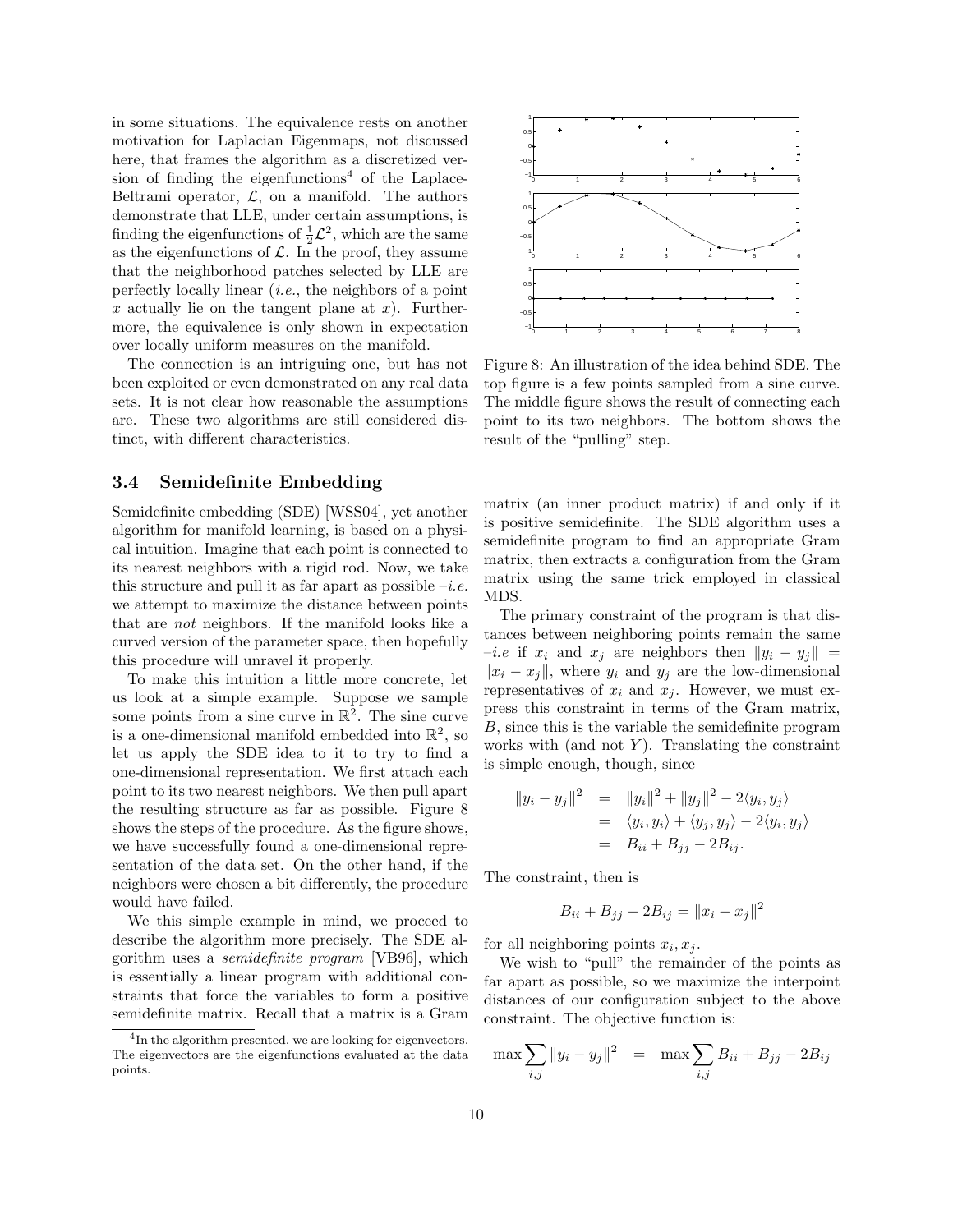## Semidefinite Embedding

input:  $x_1, \ldots, x_n \in \mathbb{R}^D$ , k

- 1. Solve the following semidefinite program: maximize  $tr(B)$ subject to:  $\sum_{ij} B_{ij} = 0;$  $B_{ii} + B_{jj} - 2B_{ij} = ||x_i - x_j||^2$ 
	- (for all neighboring  $x_i, x_j$ );  $B \succeq 0$ .
- 2. Compute the spectral decomposition of  $B: B =$  $U \Lambda U^{\top}$ .
- 3. Form  $\Lambda_+$  by setting  $[\Lambda_+]_{ij} := \max{\{\Lambda_{ij}, 0\}}$ .
- 4. Return  $Y := U \Lambda_+^{1/2}$ .

Figure 9: Semidefinite Embedding.

$$
= \max \sum_{i,j} B_{ii} + B_{jj}
$$

$$
= \max \text{tr}(B)
$$

The second equality follows from a regularization constraint: since the interpoint distances are invariant to translation, there is an extra degree of freedom in the problem which we remove by enforcing

$$
\sum_{ij} B_{ij} = 0.
$$

The semidefinite program may be solved by using any of a wide variety of software packages. The second part of the algorithm is identical to the second part of classical MDS: the eigenvalue decomposition  $U\Lambda U^{\top}$  is computed for B and the new coordinates are given by  $U\Lambda^{1/2}$ . Additionally, the eigenvalues reveal the underlying dimensionality of the manifold. The algorithm is summarized in figure 9.

One major gripe with SDE is that solving a semidefinite program requires tremendous computational resources. State-of-the-art semidefinite programming packages cannot handle an instance with  $n \geq 2000$  or so on a powerful desktop machine. This is a a rather severe restriction since real data sets often contain many more than 2000 points. One possible approach to solving larger instances would be to develop a projected subgradient algorithm [Ber99]. This technique resembles gradient descent, but can be used to handle non-differentiable convex functions. This approach has been exploited for a similar problem: finding robust embeddings of dissimilarity information [CD05]. This avenue has not been pursued for SDE.

Instead, there is an approximation known as  $\ell$ SDE [WPS05], which uses matrix factorization to keep the size of the semidefinite program down. The idea is to factor the Gram matrix B into  $QLQ^{\top}$ , where L is a  $l \times l$  Gram matrix of landmark points and  $l \ll n$ . The semidefinite program only finds L and then the rest of the points are located with respect to the landmarks. This method was a full two orders of magnitude faster than SDE in some experiments [WPS05]. This approximation to SDE appears to produce high-quality results, though more investigation is needed.

#### 3.5 Other algorithms

We have looked at four algorithms for manifold learning, but there are certainly more. In this section, we briefly discuss two other algorithms.

As discussed above, both the LLE and Laplacian Eigenmaps algorithms are Laplacian-based algorithms. Hessian LLE (hLLE) [DG03] is closely related to these algorithms, but replaces the graph Laplacian with a  $Hessian<sup>5</sup>$  estimator. Like the LLE algorithm, hLLE looks at locally linear patches of the manifold and attempts to map them to a lowdimensional space. LLE models these patches by representing each  $x_i$  as a weighted combination of its neighbors. In place of this technique, hLLE runs principal components analysis on the neighborhood set to get a estimate of the tangent space at  $x_i$  (*i.e.*) the linear patch surrounding  $x_i$ ). The second step of LLE maps these linear patches to linear patches in  $\mathbb{R}^d$  using the weights found in the first step to guide the process. Similarly, hLLE maps the tangent space estimates to linear patches in  $\mathbb{R}^d$ , warping the patches as little as possible. The "warping" factor is the Frobenius norm of the Hessian matrix. The mapping with minimum norm is found by solving an eigenvalue problem.

The hLLE algorithm has a fairly strong optimality guarantee – stronger, in some sense, then that of Isomap. Whereas Isomap requires that the parameter space be convex and the embedded manifold be globally isometric to the parameter space, hLLE requires only that the parameter space be connected and locally isometric to the manifold. In these cases hLLE is guaranteed to asymptotically recover the parameterization. Additionally, some empirical evidence supporting this theoretical claim has been given: Donoho and Grimes [DG03] demonstrate that

<sup>5</sup>Recall that the Hessian of a function is the matrix of its partial second derivatives.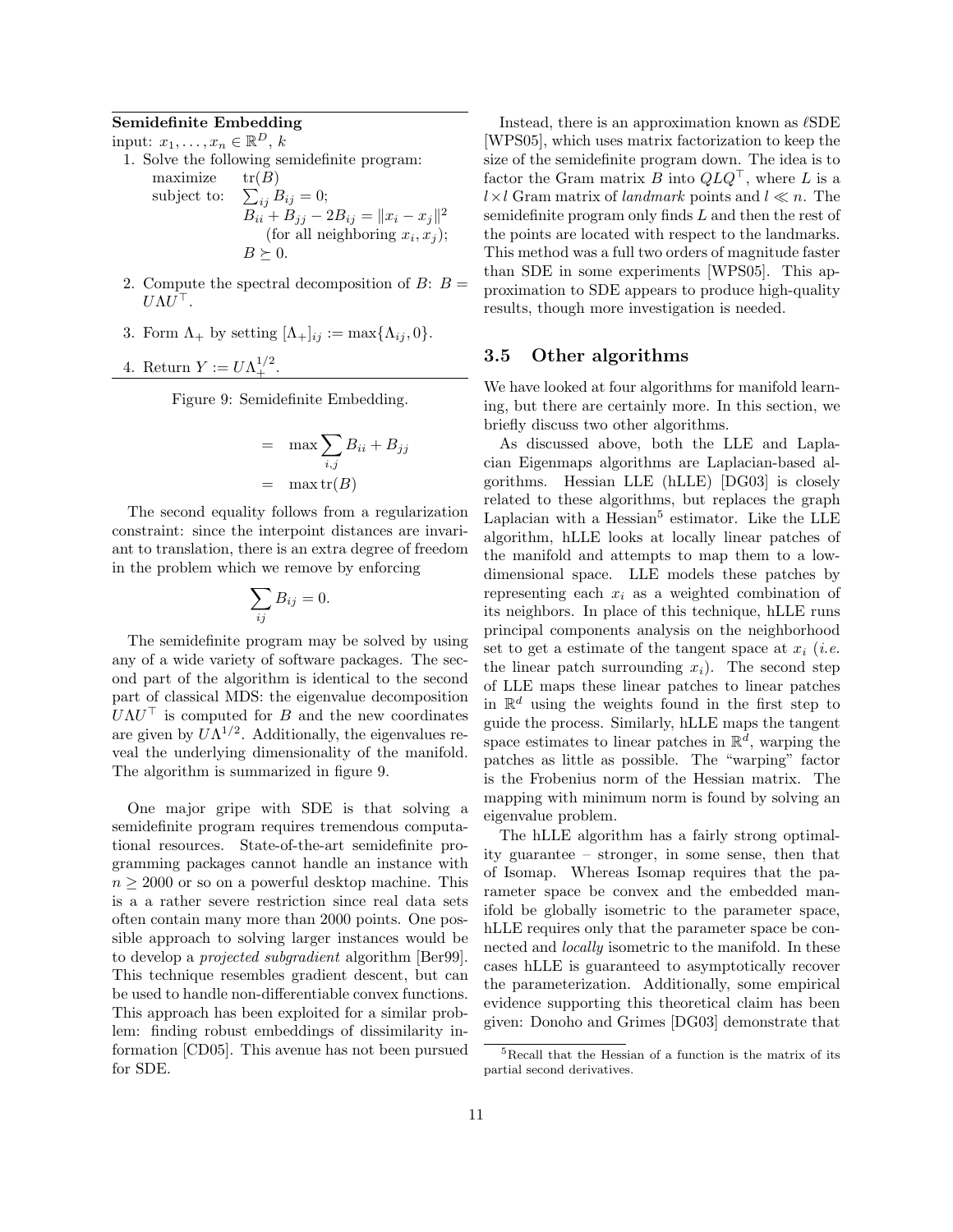hLLE outperforms Isomap on a variant of the swiss roll data set where a hole has been punched out of the surface. Though its theoretical guarantee and some limited empirical evidence make the algorithm a strong contender, hLLE has yet to be widely used, perhaps partly because it is a bit more sophisticated and difficult to implement than Isomap or LLE. It is also worth pointing out the theoretical guarantees are of a slightly different nature than those of Isomap: whereas Isomap has some finite sample error bounds, the theorems pertaining to hLLE hold only in the continuum limit. Even so, the hLLE algorithm is a viable alternative to many of the algorithms discussed.

Another recent algorithm proposed for manifold learning is Local Tangent Space Alignment (LTSA) [ZZ04]. Similar to hLLE, the LTSA algorithm estimates the tangent space at each point by performing PCA on its neighborhood set. Since the data is assumed to lie on a d-dimensional manifold, and be locally linear, these tangent spaces will admit a ddimensional basis. These tangent spaces are aligned to find global coordinates for the points. The alignment is computed by minimizing a cost function that allows any linear transformation of each local coordinate space. LTSA is a relatively recent algorithm that has not find widespread popularity yet; as such, its relative strengths and weaknesses are still under investigation.

There are a number of other algorithms in addition the ones described here. We have touched on those algorithms that have had the greatest impact on developments in the field thus far.

## 4 Comparisons

We have discussed a myriad of different algorithms, all of which are for roughly the same task. Choosing between these algorithms is a difficult task; there is no clear "best" one. In this section, we discuss the trade-offs associated with each algorithm.

#### 4.1 Embedding type

One major distinction between these algorithms is the type of embedding that they compute. Isomap, Hessian LLE, and Semidefinite Embedding all look for isometric embeddings  $-i.e.$  they all assume that there is a coordinate chart from the parameter space to the high-dimensional space that preserves interpoint distances and attempt to uncover this chart. In contrast, LLE (and the C-Isomap variant of Isomap) look for conformal mappings – mappings which preserve local angles, but not necessarily distances. It remains open whether the LLE algorithm actually can recover such mappings correctly. It is unclear exactly what type of embedding the Laplacian Eigenmaps algorithm computes [BN03]; it has been dubbed "proximity preserving" in places [WS04]. This breakdown is summarized in the following table.

| Algorithm                | Mapping   |
|--------------------------|-----------|
| C-Isomap                 | conformal |
| Isomap                   | isometric |
| Hessian LLE              | isometric |
| Laplacian Eigenmaps      | unknown   |
| Locally Linear Embedding | conformal |
| Semidefinite Embedding   | isometric |

This comparison is not particularly practical, since the form of embedding for a particular data set is usually unknown; however, if, say, an isometric method fails, then perhaps a conformal method would be a reasonable alternative.

### 4.2 Local versus global

Manifold learning algorithms are commonly split into two camps: local methods and global methods. Isomap is considered a global method because it constructs an embedding derived from the geodesic distance between all pairs of points. LLE is considered a local method because the cost function that it uses to construct an embedding only considers the placement of each point with respect to its neighbors. Similarly, Laplacian Eigenmaps and the derivatives of LLE are local methods. Semidefinite embedding, on the other hand, straddles the local/global division: it is a local method in that intra-neighborhood distances are equated with geodesic distances, but a global method in that its objective function considers distances between all pairs of points. Figure 10 summarizes the breakdown of these algorithms.

The local/global split reveals some distinguishing characteristics between algorithms in the two categories. Local methods tend to characterize the local geometry of manifolds accurately, but break down at the global level. For instance, the points in the embedding found by local methods tend be well placed with respect to their neighbors, but non-neighbors may be much nearer to one another than they are on the manifold. The reason for these aberrations is simple: the constraints on the local methods do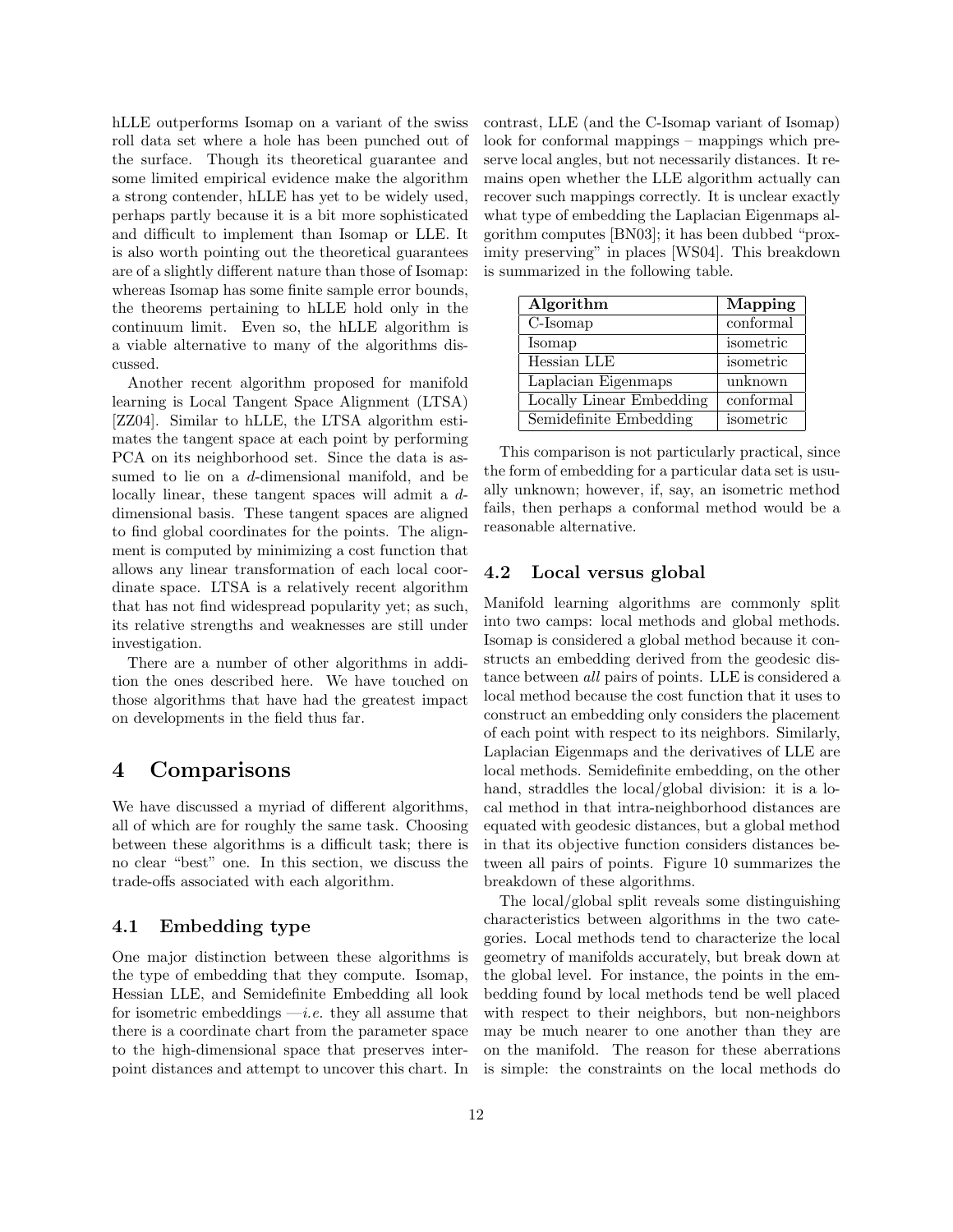

Figure 10: The local/global split.

not pertain to non-local points. The behavior for Isomap is just the opposite: the intra-neighborhood distances for points in the embedding tend to be inaccurate whereas the large interpoint distances tend to be correct. Classical MDS creates this behavior; its cost function contains fourth-order terms of the distances, which exacerbates the differences in scale between small and large distances. As a result, the emphasis of the cost function is on the large interpoint distances and the local topology of points is often corrupted in the embedding process. SDE behaves more like the local methods in that the distances between neighboring points are guaranteed to be the same before and after the embedding.

The local methods also seem to handle sharp curvature in manifolds better than Isomap. Additionally, shortcut edges – edges between points that should not actually be classified as neighbors – can have a potentially disastrous effect in Isomap. A few shortcut edges can badly damage all of geodesic distances approximations. In contrast, this type of error does not seem to propagate through the entire embedding with the local methods.

#### 4.3 Time complexity

The primary computational bottleneck for all of these algorithms – except for semidefinite embedding – is a spectral decomposition. Computing this decomposition for a dense  $n \times n$  matrix requires  $O(n^3)$  time steps. For sparse matrices, however, a spectral decomposition can be performed much more quickly. The global/local split discussed above turns out to be a dense/sparse split as well.

First, we look at the local methods. LLE builds

a matrix of weights  $W \in \mathbb{R}^{n \times n}$  such that  $W_{ij} \neq 0$ only if  $j$  is one of  $i$ 's nearest neighbors. Thus,  $W$ is very sparse: each row contains only k nonzero elements and  $k$  is usually small compared to the number of points. LLE performs a sparse spectral decomposition of  $(I - W)^\top (I - W)$ . Moreover, this matrix contains some additional structure that may be used to speed up the spectral decomposition [SR03]. Similarly, the Laplacian Eigenmaps algorithm finds the eigenvectors of the generalized eigenvalue problem  $Ly = \lambda Dy$ . Recall that  $L \stackrel{\text{def}}{=} D - W$ , where  $W$  is a weight matrix and  $D$  is the diagonal matrix of row-sums of W. All three of these matrices are sparse: W only contains k nonzero entries per row,  $D$  is diagonal, and  $L$  is their difference.

The two LLE variants described, Hessian LLE and Local Tangent Space Alignment, both require one spectral decomposition per point; luckily, the matrices to be decomposed only contain  $n \times k$  entries, so the decompositions requires only  $O(k^3)$  time steps. Both algorithms also require a spectral decomposition of an  $n \times n$  matrix, but these matrices are sparse.

For all of these local methods, the spectral decompositions scale, pessimistically, with  $O((d + k)n^2)$ , which is a substantial improvement over  $O(n^3)$ .

The spectral decomposition employed by Isomap, on the other hand, is not sparse. The actual decomposition, which occurs during the cMDS phase of the algorithm, is of  $B \stackrel{\text{def}}{=} -\frac{1}{2} H D H$ , where D is the matrix of approximate interpoint square geodesic distances, and  $H$  is a constant matrix. The matrix  $B \in \mathbb{R}^{n \times n}$  only has rank approximately equal to the dimensionality of the manifold, but is neverthe less dense since  $D$  has zeros only on the diagonal. Thus the decomposition requires a full  $O(n^3)$ timesteps. This complexity is prohibitive for large data sets. To manage large data sets, Landmark Isomap was created. The overall time complexity of Landmark Isomap is the much more manageable  $O(d \ln \log n + l^3)$ , but the solution is only an approximate one.

Semidefinite embedding is by far the most computationally demanding of these methods. It also requires a spectral decomposition of a dense  $n \times n$  matrix, but the real bottleneck is the semidefinite program. Semidefinite programming methods are still relatively new and, perhaps as a result, quite slow. The theoretical time complexity of these procedures varies, but standard contemporary packages cannot handle an instance of the SDE program if the number of points is greater than 2000 or so. Smaller in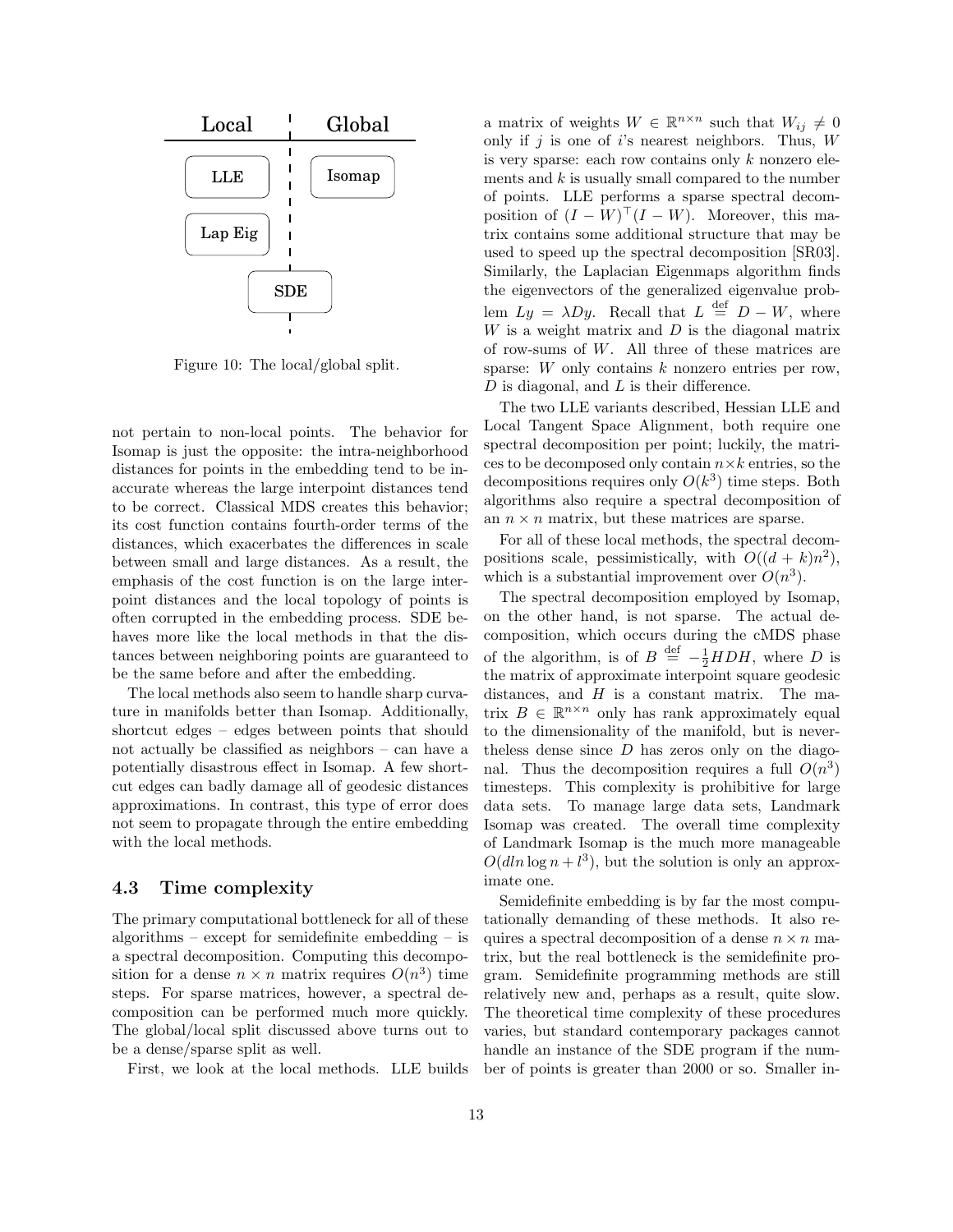stances can be handled, but often require an enormous amount of time. The  $\ell\mathrm{SDE}$  approximation is a fast alternative to SDE that has been shown to yield a speedup of two orders of magnitude in some experiments [WPS05]. There has been no work relating the time requirements of  $\ell$ SDE back to other manifold learning algorithms yet.

To summarize: the local methods – LLE, Laplacian Eigenmaps, and variants – scale well up to very large data sets; Isomap can handle medium size data sets and the Landmark approximation may be used for large data sets; SDE can handle only fairly small instances, though its approximation can tackle medium to large instances.

#### 4.4 Other issues

One shortcoming of Isomap, first pointed out as a theoretical issue in [BdSLT00] and later examined empirically, is that it requires that the underlying parameter space be convex. Without convexity, the geodesic estimates will be flawed. Many manifolds do not have convex parameter spaces; one simple example is given by taking the swiss roll and punching a hole out of it. More importantly, [DG02] found that many image manifolds do not have this property. None of the other algorithms seem to have this shortcoming.

The only algorithms with theoretical optimality guarantees are Hessian LLE and Isomap. Both of these guarantees are asymptotic ones, though, so it is questionable how useful they are. On the other hand, these guarantees at least demonstrate that hLLE and Isomap are conceptually correct.

Isomap and SDE are the only two algorithms that automatically provide an estimate of the dimensionality of the manifold. The other algorithms requires the target dimensionality to be know a priori and often produce substantially different results for different choices of dimensionality. However, the recent Conformal Eigenmaps algorithm provides a patch with which to automatically estimate the dimensionality when using Laplacian Eigenmaps, LLE, or its variants.

## 5 What's left to do?

Though manifold learning has become an increasingly popular area of study within machine learning and related fields, much is still unknown. One issue is that all of these algorithms require a neighborhood size  $\alpha$  parameter k. The solutions found are often very different depending on the choice of  $k$ , yet there is little work on actually choosing  $k$ . One notable exception is [WZZ04], but these techniques are discussed only for LTSA.

Perhaps the most curious aspect of the field is that there are already so many algorithms for the same task, yet new ones continue to be developed. In this paper, we have discussed a total of nine algorithms, but our coverage was certainly not exhaustive. Why are there so many?

The primary reason for the abundance of algorithms is that evaluating these algorithms is difficult. Though there are a couple of theoretical performance results for these algorithms, the primary evaluation methodology has been to run the algorithm on some (often artificial) data sets and see whether the results are intuitively pleasing. More rigorous evaluation methodologies remain elusive. Performing an experimental evaluation requires knowing the underlying manifolds behind the data and then determining whether the manifold learning algorithm is preserving useful information. But, determining whether a real-world data set actually lies on a manifold is probably as hard as learning the manifold; and, using an artificial data set may not give realistic results. Additionally, there is little agreement on what constitutes "useful information" – it is probably heavily problemdependent. This uncertainty stems from a certain slack in the problem: though we want to find a chart into low-dimensional space, there may be many such charts, some of which are more useful than others. Another problem with experimentation is that one must somehow select a realistic cross-section of manifolds.

Instead of an experimental evaluation, one might establish the strength of an algorithm theoretically. In many cases, however, algorithms used in machine learning do not have strong theoretical guarantees associated with them. For example, Expectation-Maximization can perform arbitrarily poorly on a data set, yet it is a tremendously useful and popular algorithm. A good manifold learning algorithm may well have similar behavior. Additionally, the type of theoretical results that are of greatest utility are finite-sample guarantees. In contrast, the algorithmic guarantees for hLLE and Isomap<sup>6</sup>, as well as a number of other algorithms from machine learning, are asymptotic results.

 $6$ The theoretical guarantees for Isomap are a bit more useful as they are able to bound the error in the finite sample case.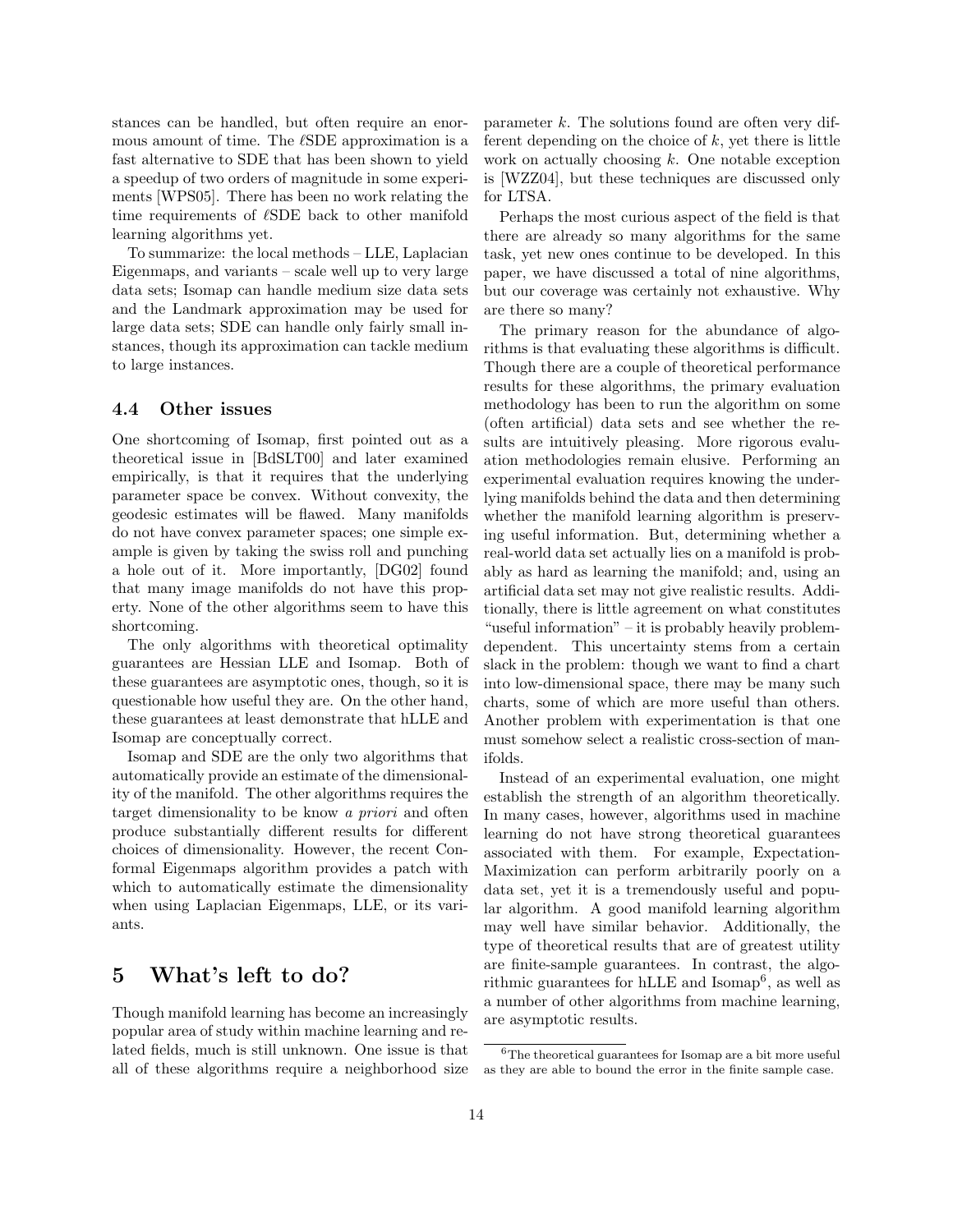Devising strong evaluation techniques looks to be a difficult task, yet is absolutely necessary for progress in this area. Perhaps even more fundamental is determining whether real-world data sets actually exhibit a manifold structure. Some video and image data sets have been found to feature this structure, but much more investigation needs to be done. It may well turn out that most data sets do not contain embedded manifolds, or that the points lie along a manifold only very roughly. If the fundamental assumption of manifold learning turns out to be unrealistic for data mining, then it needs to be determined if these techniques can be adapted so that they are still useful for dimensionality reduction.

The manifold leaning approach to dimensionality reduction shows alot of promise and has had some successes. But, the most fundamental questions are still basically open:

#### Is the assumption of a manifold structure reasonable?

If it is, then:

### How successful are these algorithms at uncovering this structure?

### Acknowledgments

Thanks to Sanjoy Dasgupta for valuable suggestions. Thanks also to Henrik Wann Jensen and Virginia de Sa for being on my committee. Figures 1 and 3 were generated using modified versions of code downloaded from the Isomap website (http://isomap.stanford.edu) and the Hessian LLE website (http://basis.stanford.edu/HLLE).

## References

- [BdSLT00] Mira Bernstein, Vin de Silva, John Langford, and Joshua Tenenbaum. Graph approximations to geodesics on embedded manifolds. Manuscript, Dec 2000.
- [Ber99] Dimitri P. Bertsekas. Nonlinear Progamming. Athena Scientific, 2nd edition, 1999.
- [BN01] M. Belkin and P. Niyogi. Laplacian eigenmaps and spectral techniques for embedding and clustering. In Advances in Neural Information Processing Systems, 2001.
- [BN03] Mikhail Belkin and Partha Niyogi. Laplacian eigenmaps for dimensionality reduction and data representation. Neural Computation, 15(6):1373–1396, June 2003.
- [Bur05] Christopher J.C. Burges. Geometric methods for feature extraction and dimensional reduction. In L. Rokach and O. Maimon, editors, Data Mining and Knowledge Discovery Handbook: A Complete Guide for Practitioners and Researchers. Kluwer Academic Publishers, 2005.
- [CC01] T.F. Cox and M.A.A. Cox. *Multidimen*sional Scaling. Chapman and Hall/CRC, 2nd edition, 2001.
- [CD05] Lawrence Cayton and Sanjoy Dasgupta. Cost functions for euclidean embedding. Unpublished manuscript, 2005.
- [DG02] David L. Donoho and Carrie Grimes. When does isomap recover the natural parametrization of families of articulated images? Technical report, Department of Statistics, Stanford University, 2002.
- [DG03] David L. Donoho and Carrie Grimes. Hessian eigenmaps: new locally linear embedding techniques for highdimensional data. Proceedings of the National Academy of Sciences, 100:5591– 5596, 2003.
- [dST03] Vin de Silva and Joshua Tenenbaum. Global versus local methods in nonlinear dimensionality reduction. In S. Becker, S. Thrun, and K. Obermayer, editors, Advances in Neural Information Processing Systems, 2003.
- [dST04] Vin de Silva and Joshua B. Tenenbaum. Sparse multidimensional scaling using landmark points. Manuscript, June 2004.
- [Mil65] John W Milnor. Topology from the differentiable viewpoint. The University Press of Virginia, 1965.
- [Ple03] Robert Pless. Using isomap to explore video sequences. In Proc. International Conference on Computer Vision, 2003.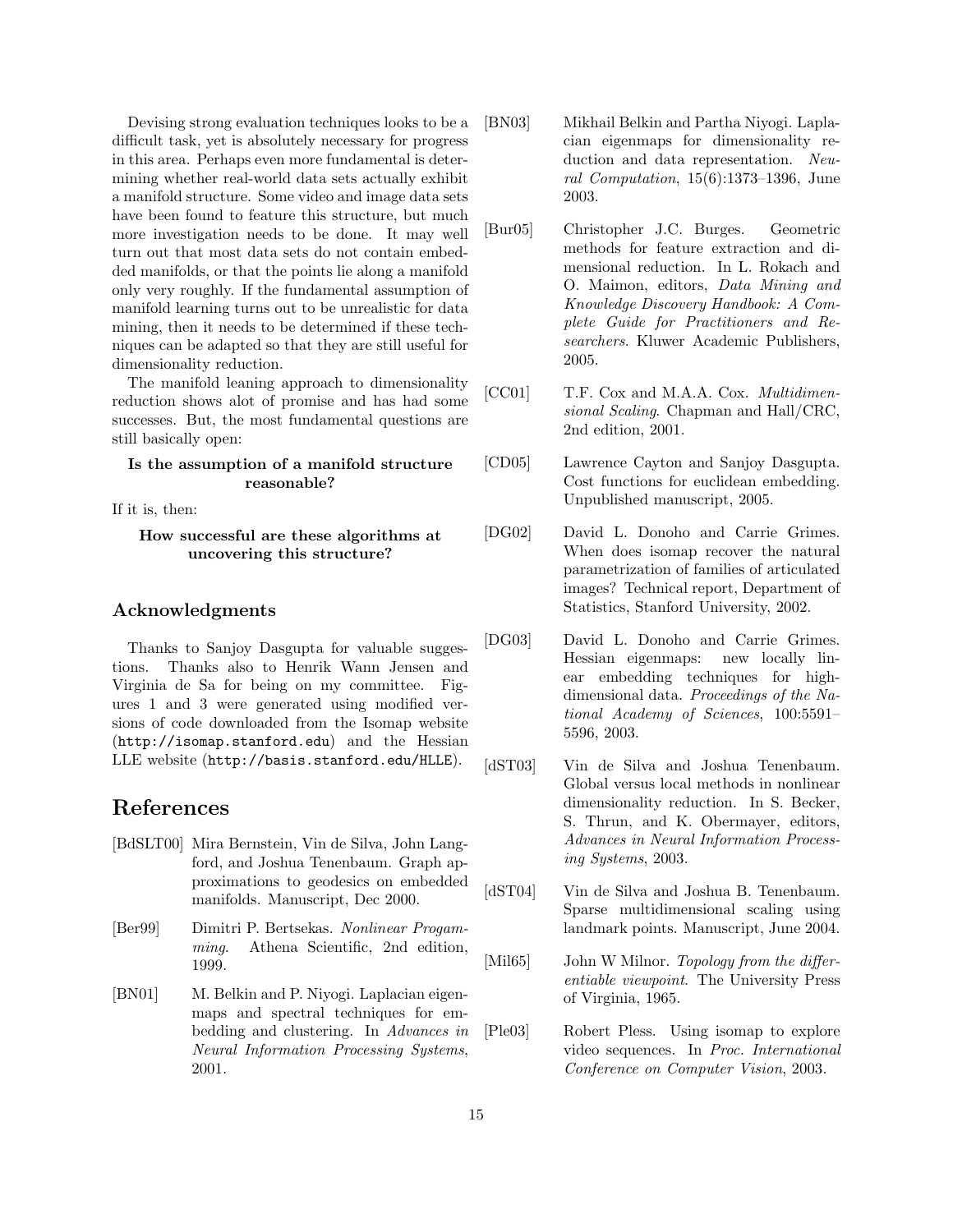- [SR03] L. Saul and S. Roweis. Think globally, fit locally: unsupervised learning of low dimensional manifolds. Journal of Machine Learning Research, 4:119–155, 2003.
- [SS05] F. Sha and L.K. Saul. Analysis and extension of spectral methods for nonlinear dimensionality reduction. Submitted to ICML, 2005.
- [TdL00] J. B. Tenenbaum, V. deSilva, and J. C. Langford. A global geometric framework for nonlinear dimensionality reduction. Science, 290:2319–2323, 2000.
- [VB96] Lieven Vandenberghe and Stephen Boyd. Semidefinite programming. SIAM Review, 1996.
- [WPS05] K. Weinberger, B. Packer, and L. Saul. Nonlinear dimensionality reduction by semidefinite programming and kernel matrix factorization. In Proceedings of the Tenth International Workshop on Artificial Intelligence and Statistics, 2005.
- [WS04] K. Q. Weinberger and L. K. Saul. Unsupervised learning of image manifolds by semidefinite programming. In Proceedings of the IEEE Conference on Computer Vision and Pattern Recognition, 2004.
- [WSS04] K.Q. Weinberger, F. Sha, and L.K. Saul. Learning a kernel matrix for nonlinear dimensionality reduction. In Proceedings of the International Conference on Machine Learning, 2004.
- [WZZ04] Jing Wang, Zhenyue Zhang, and Hongyuan Zha. Adaptive manifold learning. In Advances in Neural Information Processing Systems, 2004.
- [ZZ03] Hongyuan Zha and Zhenyue Zhang. Isometric embedding and continuum isomap. In Proceedings of the Twentieth International Conference on Machine Learning, 2003.
- [ZZ04] Zhenyue Zhang and Hongyuan Zha. Principal manifolds and nonlinear dimension reduction via local tangent space alignment. SIAM Journal of Scientific Computing, 26(1):313–338, 2004.

## A Proof of theorem 1

First, we restate the theorem.

**Theorem.** A nonnegative symmetric matrix  $D \in$  $\mathbb{R}^{n \times n}$ , with zeros on the diagonal, is a Euclidean distance matrix if and only if  $B \stackrel{\text{def}}{=} -\frac{1}{2} H D H$ , where  $H \stackrel{\text{def}}{=} I - \frac{1}{n} \mathbf{1} \mathbf{1}^\top$ , is positive semidefinite. Furthermore, this  $B$  will be the Gram matrix for a meancentered configuration with interpoint distances given by D.

*Proof:* Suppose that  $D$  is a Euclidean distance matrix. Then, there exist  $x_1, \ldots, x_n$  such that  $||x_i$  $x_j||^2 = D_{ij}$  for all i, j. We assume without loss that  $x_j$ || $\bar{z} = D_{ij}$  for an  $i, j$ . We assume without loss that<br>these points are mean-centered —*i.e.*  $\sum_i x_{ij} = 0$  for all  $j$ . We expand the norm:

$$
D_{ij} = ||x_i - x_j||^2 = \langle x_i, x_i \rangle + \langle x_j, x_j \rangle - 2\langle x_i, x_j \rangle, \tag{11}
$$

so

$$
\langle x_i, x_j \rangle = -\frac{1}{2}(D_{ij} - \langle x_i, x_i \rangle - \langle x_j, x_j \rangle). \tag{12}
$$

Let  $B_{ij} \stackrel{\text{def}}{=} \langle x_i, x_j \rangle$ . We proceed to rewrite  $B_{ij}$  in terms of  $D$ . From  $(11)$ ,

$$
\sum_{i} D_{ij} = \left( \sum_{i} B_{ii} + \sum_{i} B_{jj} - 2 \sum_{i} B_{ij} \right)
$$

$$
= \sum_{i} (B_{ii} + B_{jj}).
$$

The second equality follows because the configuration is mean-centered. It follows that

$$
\frac{1}{n}\sum_{i} D_{ij} = \frac{1}{n}\sum_{i} B_{ii} + B_{jj}.
$$
 (13)

Similarly,

$$
\frac{1}{n}\sum_{j} D_{ij} = \frac{1}{n}\sum_{j} B_{jj} + B_{ii}, \text{ and } (14)
$$

$$
\frac{1}{n^2} \sum_{ij} D_{ij} = \frac{2}{n} \sum_{i} B_{ii}.
$$
 (15)

Subtracting (15) from the sum of (14) and (13) leaves  $B_{jj} + B_{ii}$  on the right-hand side, so we may rewrite (12) as

$$
B_{ij} = -\frac{1}{2} \left( D_{ij} - \frac{1}{n} \sum_{i} D_{ij} - \frac{1}{n} \sum_{j} D_{ij} + \frac{1}{n^2} \sum_{ij} D_{ij} \right)
$$
  
= 
$$
-\frac{1}{2} [HDH]_{ij}.
$$